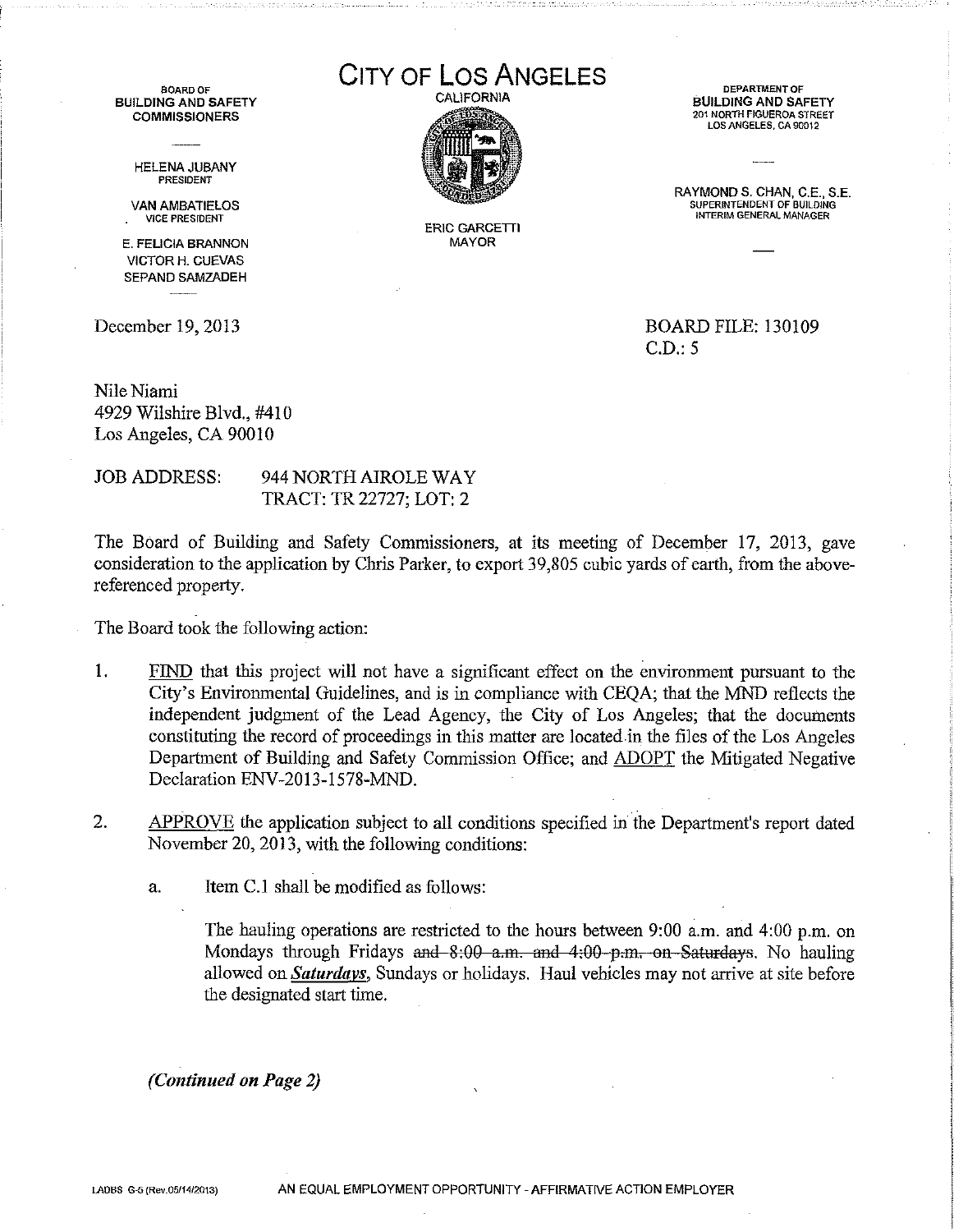Page 2 Job Address: 944 NORTH AIROLE WAY Board File: 130109

b. Item C. 7 shall be modified as follows:

*Eight* (8) flag persons (minimum) shall be required at the job site during staging and hauling to assist the trucks in and out of the project area. Flag persons and warning signs shall be in compliance with Part II of the latest Edition of "Work Area Traffic Control Handbook."

This action becomes effective and final when ten calendar days have elapsed from the date of the Board's action, unless an appeal is filed to the City Council pursuant to Section 91.7006.7.4 of the Los Angeles Municipal Code.

When a proposed Negative or Mitigated Negative Declaration has been approved, Public Resources Code Section 21152(a) requires that a Notice of Determination ("NOD") be filed within five working days after the effective date of the decision. The filing of the NOD with the County Clerk starts a 30-day statute of limitations on court challenges to the approval of the project pursuant to Public Resources Code Section 21167. Failure to file the notice results in the statute of limitations being extended to 180 days.

 $-$ fm

Helena Jubany President BOARD OF BUILDING AND SAFETY COMMISSIONERS

# NOT VALID WITHOUT STAMP AND SIGNATURE  $_{\rm{1.4\%}}$

## CJ:at 130109.FAL

c: Sr. Grading Inspector P. Mischlich Noah Muhlstein, representing Council District 5 Mark Armbruster Chris Parker Brad Callaway Jason Somers Phill Mills Renee Schillaci Reece Hamilton Mark Amin Dr. and Mrs. Frank Dufour Paul McClean Bill Scanlon Greg Suess Frank and Shelly Litvack Gordon Paddison Michael Lambert Cynthia Arnold Sion Maher

Action St **The BOARD OF BUILDING AND SAFETY**<br>COMMISSIONERS on<br> $\sum_{n=0}^{\infty}$  ember 17, 2013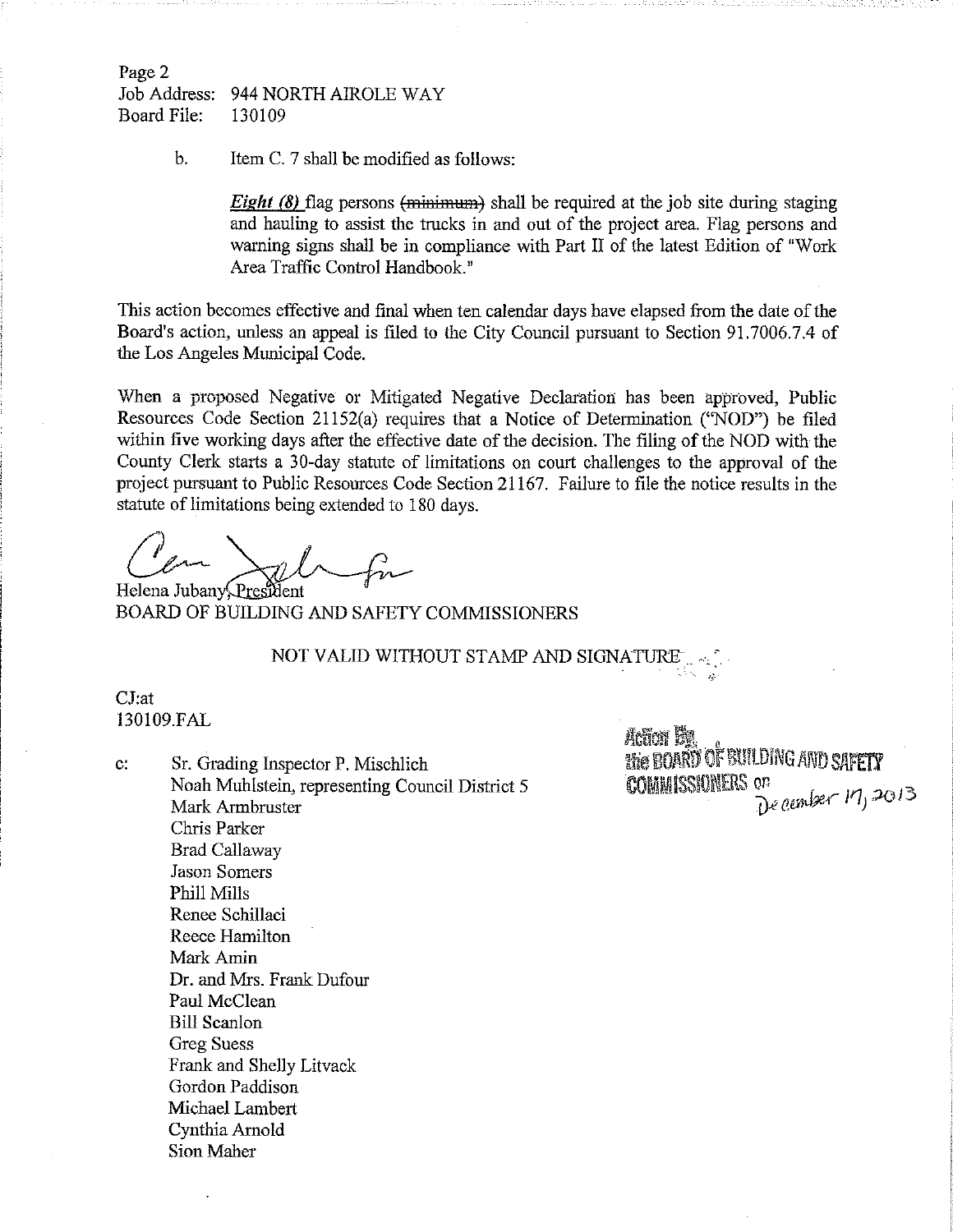BOARD OF BUILDING AND SAFETY **COMMISSIONERS** 

> HELENA JUBANY PRESIDENT

VAN AMBATIELOS VICE PRESIDENT

E. FELICIA BRANNON VICTOR H. CUEVAS SEPAND SAMZADEH

# CITY OF LOS ANGELES



DEPARTMENT OF BUILDING AND SAFETY 201 NORTH FIGUEROA STREET LOS ANGELES, CA 90012

RAYMOND S. CHAN, C.E., S.E, SUPERINTENDENT OF BUILDING INTERIM GENERAL MANAGER

ERIC GARCETT! MAYOR

November 20, 2013 BOARD FILE NO. 130109 C.D.:5 (Councilmember P. Koretz)

Board ofBuilding and Safety Commissioners Room 1080,201 North Figueroa Street

### APPLICATION TO EXPORT 39,805 CUBIC YARDS OF EARTH

PROJECT LOCATION: 944 NORTH AIROLE WAY

TRACT: TR 22727 / 9745

 $BLOCK:$   $-13$ 

LOT: 1, 2/3

OWNER:

Nile Niami 4929 Wilshire Boulevard, #410 Los Angeles, CA 90010

APPLICANT:

Chris Parker 23622 Calabasas Road, #100 Calabasas, CA 91302

The Department of Transportation (DOT) and the Department of Public Works (DPW) have reviewed the subject haul route application and have forwarded the following recommendations to be considered by the Board of Building and Safety Commissioners (Board) in order to protect the public health, safety and welfare.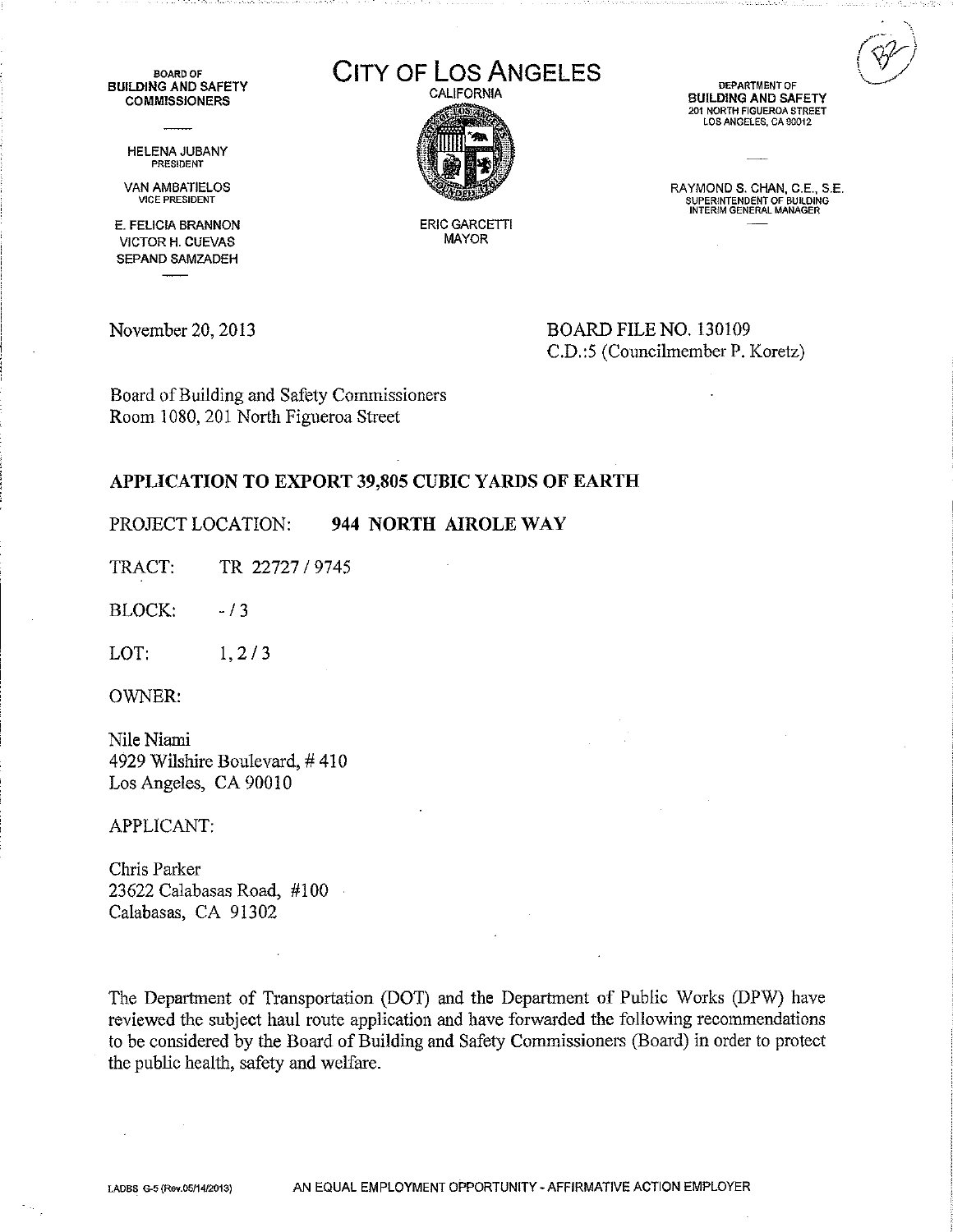Page 2 Job Address: 944 NORTH AIROLE WAY Board File: 130109

#### **CONDITIONS OF APPROVAL**

Additions or modifications to the following conditions may be made on-site at the discretion of the Grading Inspector, if deemed necessary to protect the health, safety, and welfare of the general public along the haul route.

Failure to comply with any conditions specified in this report may void the Board's action. Ifthe hauling operations are not in accordance with the Board's approval, The Department of Building and Safety (DBS) shall list the specific conditions in violation and shall notify the applicant that immediate compliance is required. If the violations are not corrected or if a second notice is issued by DBS for violations of any of the conditions upon which the approval was granted, said approval shall be void. Inasmuch as Board approval of the import-export operations is a condition precedent to issuing a grading permit in a "hillside" designated area, violation of this condition may result in the revocation of the grading permit issued in reliance of this approval.

# **A. PERMITS AND BONDS REQUIRED BY THE DEPARTMENT OF PUBLIC WORKS:**

PERMIT FEE MUST BE PAID BEFORE THE DEPARTMENT OF BUILDING AND SAFETY WILL ISSUE A GRADING PERMIT.

- 1. Under the provisions of Section 62.201 of the Los Angeles Municipal Code, the following permit fee shall be required:
	- a) A total of 39,805 cubic yards of material moved 3.5 miles within the hillside area at a rate of \$0.29 per cubic yard per mile results in a fee of \$3,000.00.
- 2. The required permit fee shall be paid at the Street Services Investigation and Enforcement Division office, 1149 South Broadway, Suite 350, Los Angeles, California, 90015, telephone (213) 847-6000.
- 3. Under the provisions of Section 62.202 of the Los Angeles Municipal Code, a cash bond or surety bond in the amount of \$50,000 shall be required from the property owner to cover any road damage and any street cleaning costs resulting from the hauling activity.
- 4. Forms for the bond will be issued by Susan Sugay, Bond Processor, Bureau of Engineering Valley District Office, 6262 Van Nuys Boulevard, Suite 351, Van Nuys, CA 91401; telephone (818) 374-5082.

#### **B. GENERAL CONDITIONS:**

1. The owner or contractor shall keep the construction area sufficiently dampened to control dust caused by grading and hauling, and at all times shall provide reasonable control of dust caused by wind, at the sole discretion of the grading inspector. .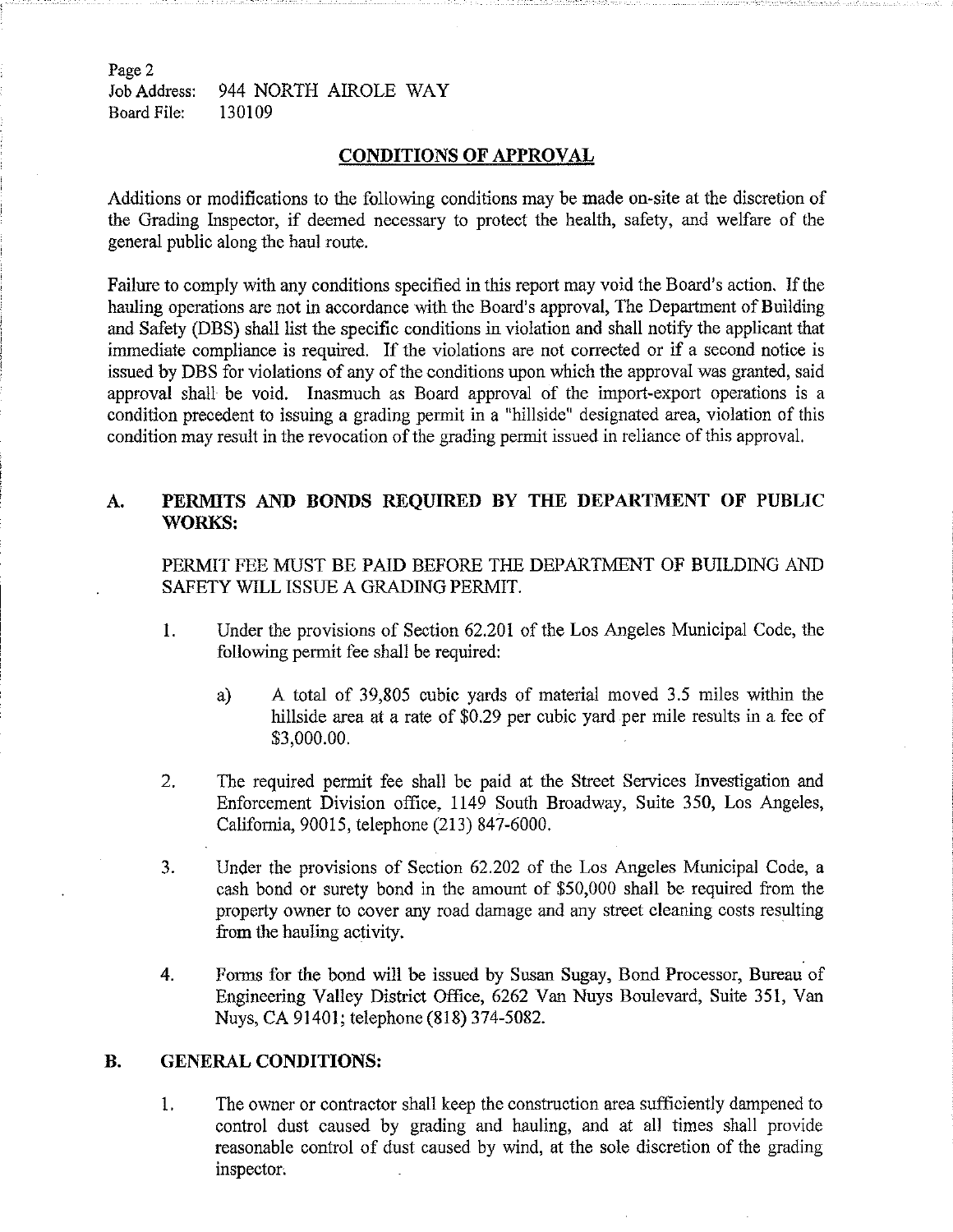Page 3

Job Address: Board File: 944 NORTH AIROLE WAY 130109

- 2**.** Hauling and grading equipment shall be kept in good operating condition and muffled as required by law.
- 3. The Traffic Coordinating Section of the Los Angeles Police Department shall be notified at least 24 hours prior to the start of hauling, (213) 893-8124/473-7800.
- 4. Loads shall be secured by trimming or watering or may be covered to prevent the spilling or blowing of the earth material. If the load, where it contacts the sides, front, and back of the truck cargo container area, remains six inches from the upper edge of the container area, and if the load does not extend, at its peak, above any part of the upper edge of the cargo container area, the load is not required to be covered, pursuant to California Vehicle Code Section 23114 (e) (4).
- 5. Trucks and loads are to be watered at the export site to prevent blowing dirt and are to be cleaned of loose earth at the export site to prevent spilling.
- 6. Streets shall be cleaned of spilled materials during grading and hauling, and at the termination of each workday.
- 7. The owner/contractor shall be in conformance with the State of California, Department of Transportation policy regarding movements of reducible loads.
- 8**.** The owner/contractor shall comply with all regulations set forth by the State of California Department of Motor Vehicles pertaining to the hauling of earth.
- 9. A copy of the approval letter from the City, the approved haul route and the approved grading plans shall be available on the job site at all times.
- 10**.** The owner/contractor shall notify the Street Services Investigation and Enforcement Division, (213) 847-6000, at least 72 hours prior to the beginning of hauling operations and shall also notify the Division immediately upon completion of hauling operations. Any change to the prescribed routes, staging and/or hours of operation must be approved by the concerned governmental agencies. Contact the Street Services Investigation and Enforcement Division prior to effecting any change.
- **11.** No person shall perform any grading within areas designated "hillside" unless a copy of the permit is in the possession of a responsible person and available at the site for display upon request.
- 12**.** A copy of this report, the approval letter from the Board and the approved grading plans shall be available on the job site at all times. A request to modify or change the approved routes must be approved by the Board of Building and Safety Commissioners before the change takes place.
- 13. The grading permit for the project shall be obtained within twelve months from the date of action of the Board. If the grading permit is not obtained within the specified time, re-application for a public hearing through the Grading Division will be required.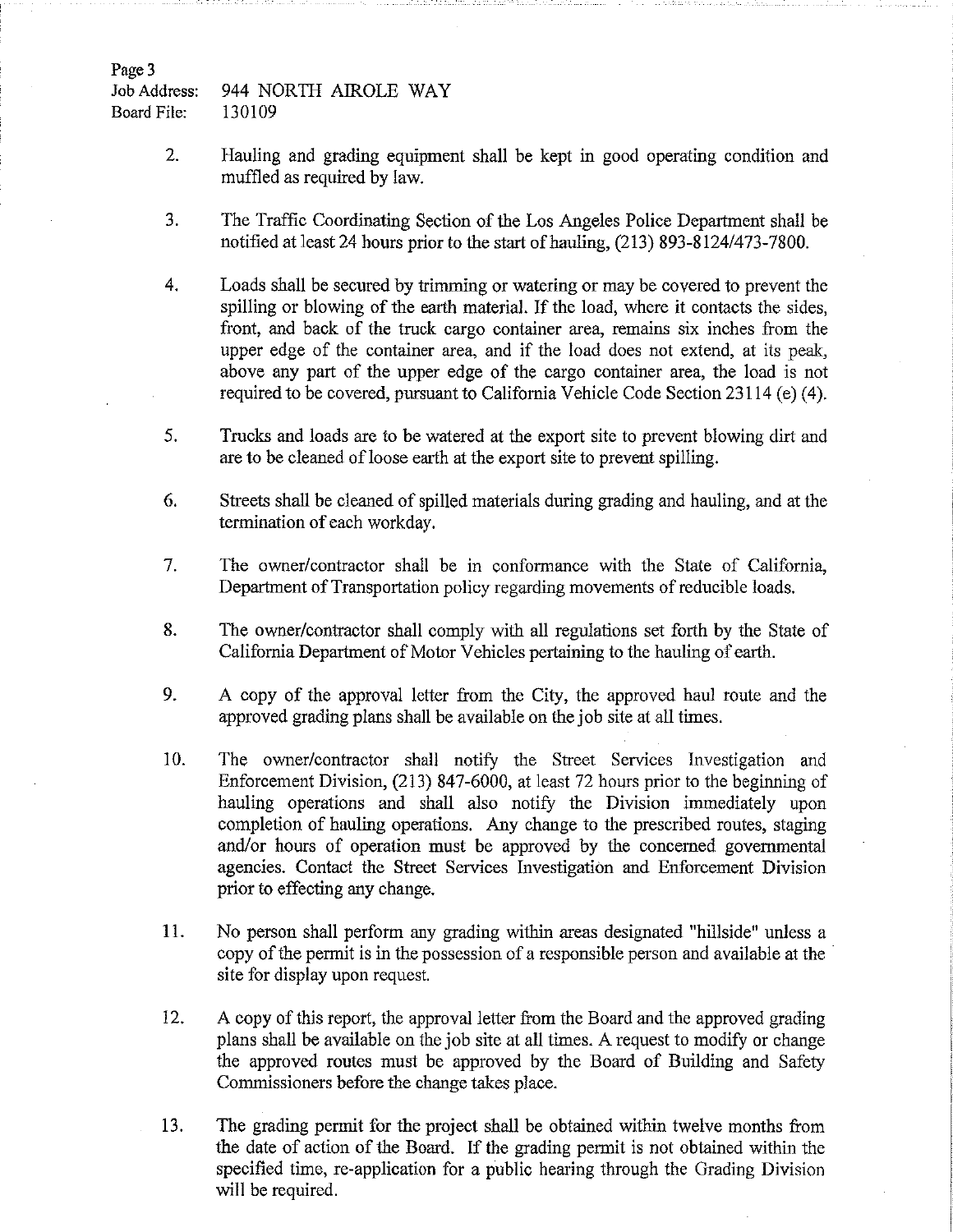Job Address: 944 NORTH AIROLE WAY Board File: 130109

- 14. A log noting the dates of hauling and the number of trips (i.e. trucks) per day shall be available on the job site at all times.
- 15. This approval pertains only to the City of Los Angeles streets. Those segments of the haul route outside the jurisdiction of the City of Los Angeles may be subject to permit requirements and to the approval of other municipal or governmental agencies and appropriate clearances or permits is the responsibility of the contractor.
- 16. **The applicant shall defend, indemnify and hold harmless the City of Los Angeles (City), its agents, officers, or employees, from any claim, action, or proceeding against the City to attack, set aside, void or annul this approval, which action is brought within the applicable limitation period. The City shall promptly notify the applicant of any claim, action, or proceeding and the City shall cooperate fully in the defense. If the City fails to promptly notify the applicant of any claim action or proceeding, or if the City fails to cooperate fully in the defense, the applicant shall not thereafter be responsible to defend, indemnify, or hold harmless the City.**
- 17. **A copy of the first page of this approval and all Conditions and/or any subsequent appeal ofthis approval and its resultant Conditions and/or letters of clarification shall be printed on the building plans submitted to the City's Development Services Center and the Department of Building and Safety for purposes ofhaving a building permit issued.**

### **C. SPECIFIC CONDITIONS**

An authorized Public Officer may make additions to, or modifications of, the following conditions if necessary to protect the health, safety, and welfare of the general public.

- 1. The hauling operations are restricted to the hours between 9:00 a.m. and 3:00 p.m. on Mondays through Fridays. Saturday hauling is restricted to the hours of 8:00 a.m. and 4:00 p.m. No hauling allowed on Sundays or holidays. Haul vehicles may not arrive at the site before the designated start time.
- 2. Hauling of the material shall be completed within the maximum time limit of 79 hauling days.
- 3. Staging: Staging is allowed on site only.
- 4. The approved haul vehicles are double-bottom dump trucks.
- 5. Total amount of dirt to be hauled shall not exceed 39,805 cubic yards.
- 6. "Truck Crossing" warning signs shall be placed 300 feet in advance of the exit in each direction.

Page 4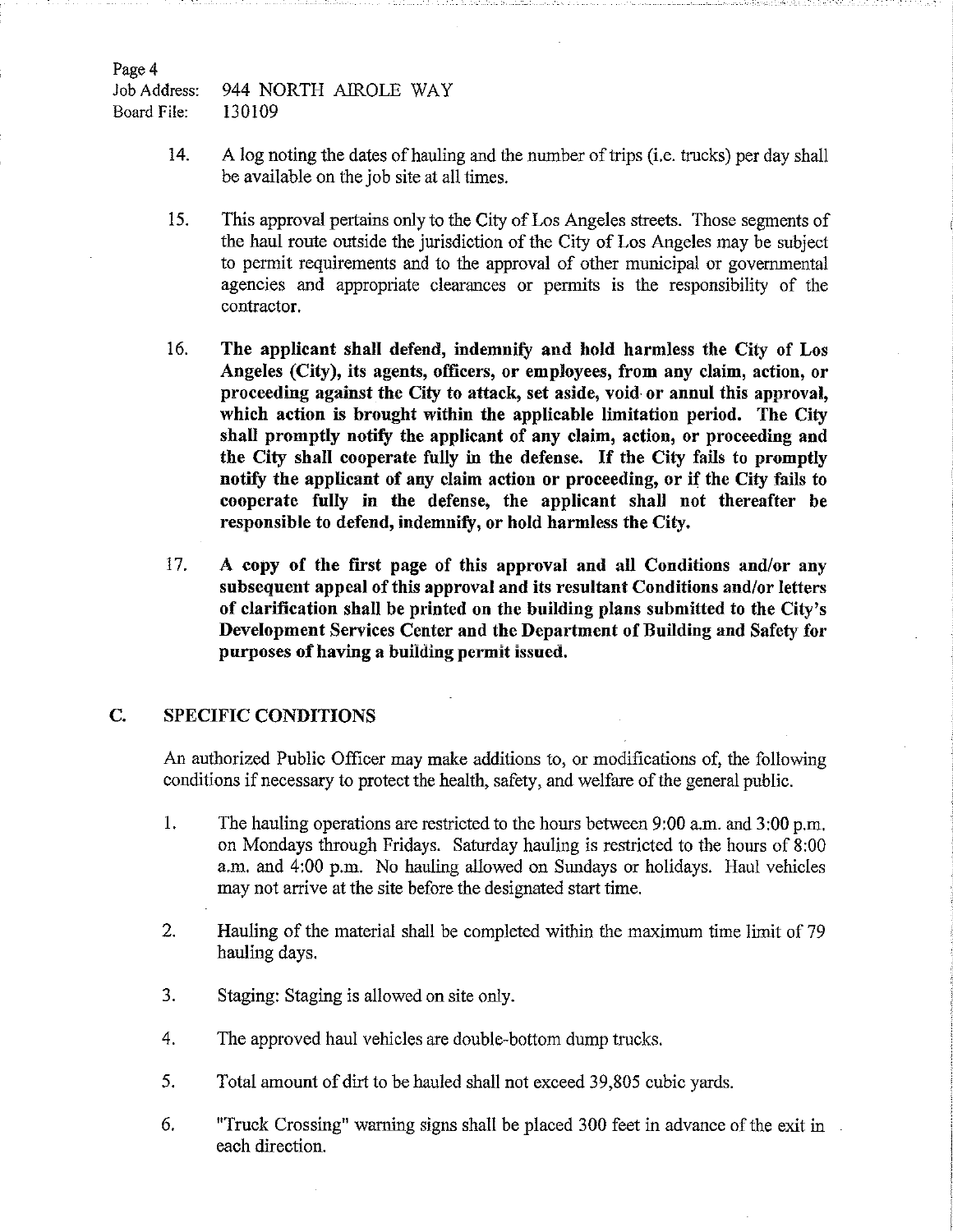Job Address: 944 NORTH AIROLE WAY Board File: 130109

> 7. Three flag persons (minimum) shall be required at the job site during staging and hauling to assist the trucks in and out of the project area. One of the three flaggers shall be placed at the intersection of Bellagio Road and Bellagio Way to assist trucks into the traffic stream. Additional truck crossing sign shall also be placed in advance of this intersection on Bellagio Road. (See accompanying slide.) The remaining flaggers shall be placed at the site entrance and at the intersection of Stradella Road and Airole Way. *Radio controlled communication is required between the flag persons.* The flag persons and warning signs shall be in compliance with Part II of the latest Edition of "Work Area Traffic Control Handbook."

- 8. The City of Los Angeles, Department of Transportation, telephone (213) 485 2298, shall be notified 72 hours prior to beginning operations in order to have temporary "No Parking" signs posted along streets in haul route.
- 9. The recommended route is as follows:

### **LOADED TRUCKS:**

Exit the site travelling southbound on Airole Way, south (right) on Stradella Road, south (right) on Sarbonne Road, westbound (right) on Bellagio Road and continue to Sunset Boulevard, westbound (right) on Sunset Boulevard, north (right) on North Church Lane, enter southbound 1-405 Freeway, transition eastbound 1-10 Freeway, transition eastbound CA-60 Freeway and continue to the disposal site east of the city.

#### **EMPTY TRUCKS:**

From the landfill enter the westbound CA-60 Freeway, transition westbound I-10 Freeway, transition northbound 1-405 Freeway, exit Wilshire Boulevard eastbound, continue on Wilshire Boulevard eastbound, north (left) on Veteran Avenue, east (right) on Sunset Boulevard, north (left) on Bellagio Way, east (right) on Bellagio Road, north (left) on Sarbonne Road, north (left) on Stradella Road, north (left) on Airole Way to the project site.

10. The applicant shall provide a staked sign at the site containing the contact information fox the Senior Street Services Investigator (Department of Public Works), the Senior Grading Inspector (LADBS) and the hauling or general contractor. The letters shall be a minimum of <sup>3</sup> inches in height.

### **D. ENVIRONMENTAL CONDITIONS**

A Mitigated Negative Declaration (MND) was prepared for this project by the Department of City Planning (ENV-2013-1578-MND). Each mitigation measure identified in the MND is incorporated herein by reference as though fully set forth, and compliance with each is expressly made a condition of this project approval.

Page 5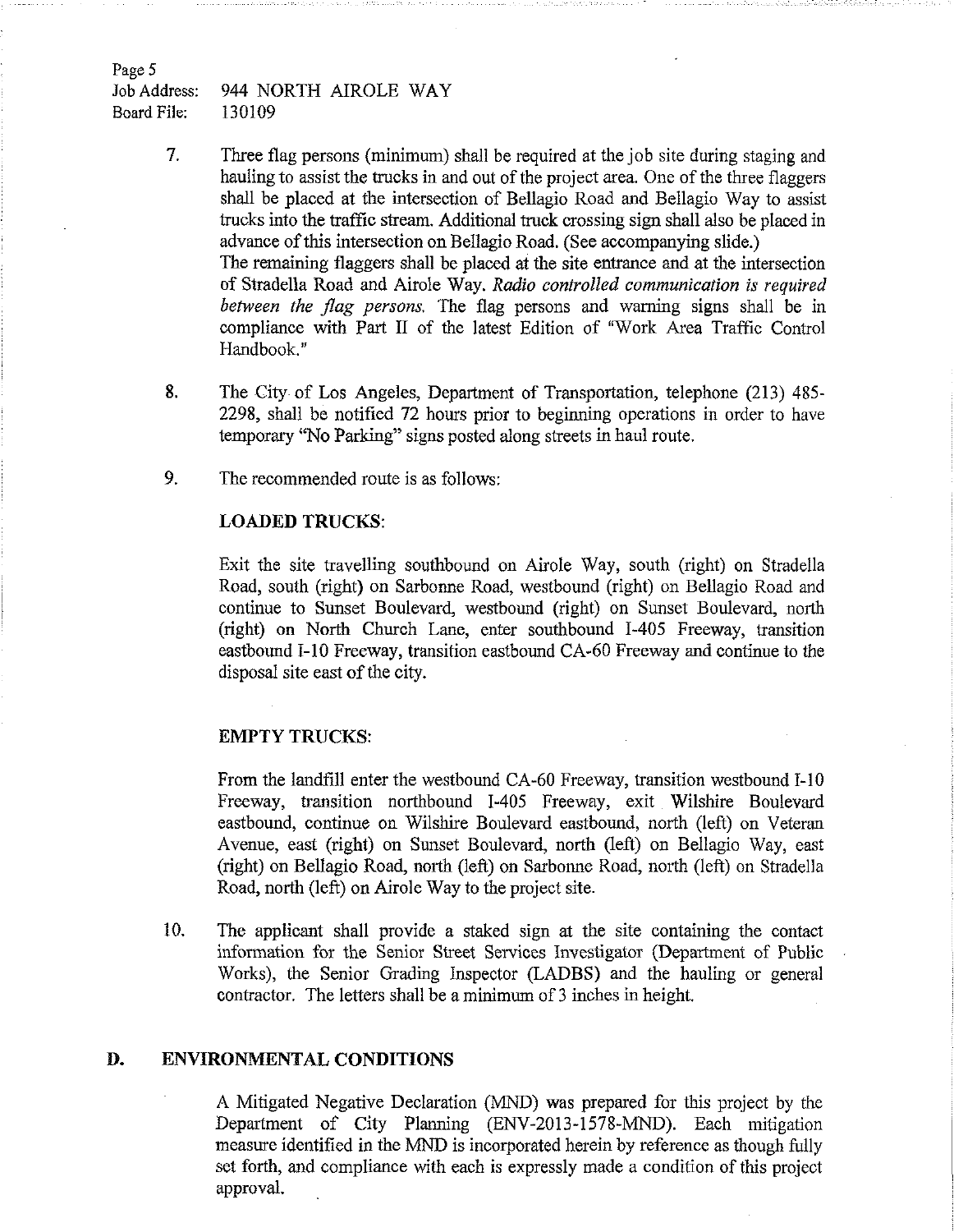Page 6 Job Address: 944 NORTH AIROLE WAY Board File: 130109

### **E. MANDATORY FINDINGS AND RECOMMENDED ACTIONS**

- 1. On November 20, 2013, the Department of City Planning issued the above described MND No. (ENV-2013-1578-MND). On the basis of the whole of the record before the Lead Agency, including any comments received, the Lead Agency FINDS that with the imposition of the mitigation measures described in the MND, and incorporated herein as project conditions, there is no substantial evidence that the proposed project will have a significant effect on the environment.
- 2. FIND that this project will not have a significant effect on the environment, pursuant to the State's Environmental Guidelines and is in compliance with the California Environmental Quality Act; that the MND reflects the independent judgment of the lead agency, the City of Los Angeles; that the documents constituting the record of proceedings in this matter are located in the files of the Los Angeles Department of Building and Safety Commission Office; and ADOPT the Mitigated Negative Declaration (ENV-2013-1578-MND).

### **CODE:**

# **SEC. 91.7006. CONDITIONS PRECEDENT TO ISSUING A GRADING PERMIT, Section 91.7006.7. Limitation ofExport and Import**

- 5. At the public hearing, the Board of Building and Safety Commissioners shall consider the views of the applicant and all other affected persons. The board shall then grant or conditionally grant approval of export and import operations or, in the event it determines that the grading activity, including the hauling operation, will endanger the public health, safety and welfare, it shall deny the request. Where conditions of the permit are recommended by the Department of Public Works, including the condition that a bond'be posted pursuant to Section 62.202 of the Los Angeles Municipal Code, such conditions shall be made a part of any permit which may be issued. The decision of the board shall not be effective until 10 calendar days have elapsed from the date of the board's decision.
- 6. Any affected person, including the applicant, who is dissatisfied with the decision of the board, may appeal the board decision within 10 days to the City Council by filing an appeal with the city clerk on forms which the city clerk provides. The City Council shall hear and make its determination on the appeal not later than the 30th day after the appeal has been filed. The decision of the City Council on the matter shall be-final. If the City Council fails to act on any appeal within the time limit specified in this section,'file action of the board on the matter shall be final.

RAYMOND S. CHAN, C.E., S.E. Interim General Manager

J. T. Christian

Staff Inspector, Commission Office

**Rifes!? Hie BOARD OF BUILDING AND SAFETY** COMMISSIONERS on *December 17, 2013*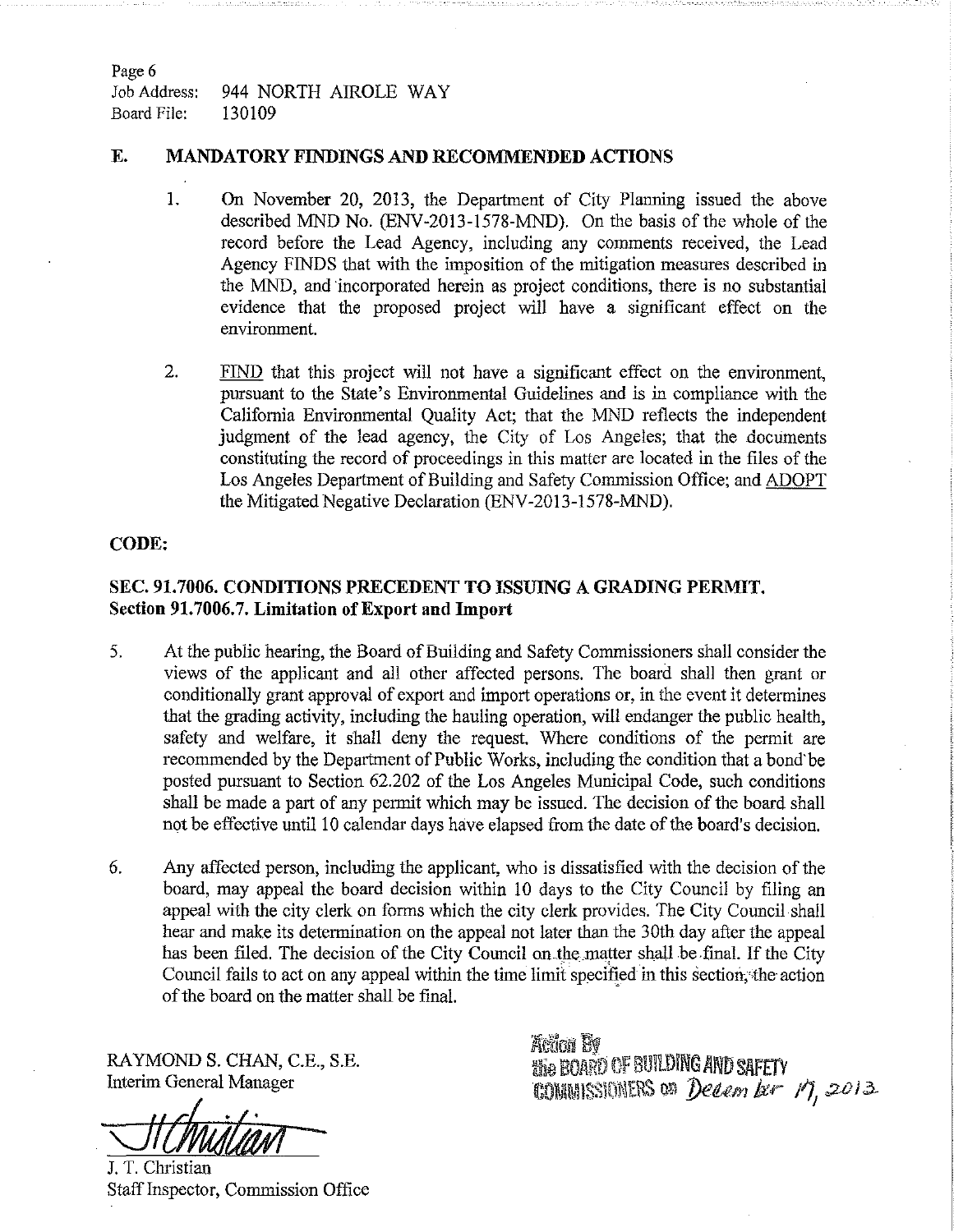|                                                                                                                                                                                                                                                                                                                                                                                                                                                                                                                                                                                                                                                                                                                                                                                                                                                                                                                                                                                                                                                                                                                                                                                                                                                                                                   |                      | <b>CITY OF LOS ANGELES</b><br>OFFICE OF THE CITY CLERK<br>ROOM 395, CITY HALL<br>LOS ANGELES, CALIFORNIA 90012<br>CALIFORNIA ENVIRONMENTAL QUALITY ACT |                   |  |
|---------------------------------------------------------------------------------------------------------------------------------------------------------------------------------------------------------------------------------------------------------------------------------------------------------------------------------------------------------------------------------------------------------------------------------------------------------------------------------------------------------------------------------------------------------------------------------------------------------------------------------------------------------------------------------------------------------------------------------------------------------------------------------------------------------------------------------------------------------------------------------------------------------------------------------------------------------------------------------------------------------------------------------------------------------------------------------------------------------------------------------------------------------------------------------------------------------------------------------------------------------------------------------------------------|----------------------|--------------------------------------------------------------------------------------------------------------------------------------------------------|-------------------|--|
| PROPOSED MITIGATED NEGATIVE DECLARATION<br><b>COUNCIL DISTRICT</b><br><b>LEAD CITY AGENCY</b>                                                                                                                                                                                                                                                                                                                                                                                                                                                                                                                                                                                                                                                                                                                                                                                                                                                                                                                                                                                                                                                                                                                                                                                                     |                      |                                                                                                                                                        |                   |  |
| <b>City of Los Angeles</b>                                                                                                                                                                                                                                                                                                                                                                                                                                                                                                                                                                                                                                                                                                                                                                                                                                                                                                                                                                                                                                                                                                                                                                                                                                                                        |                      | CD 5 - PAUL KORETZ                                                                                                                                     |                   |  |
| PROJECT TITLE<br>ENV-2013-1578-MND                                                                                                                                                                                                                                                                                                                                                                                                                                                                                                                                                                                                                                                                                                                                                                                                                                                                                                                                                                                                                                                                                                                                                                                                                                                                |                      | CASE NO.<br>AA 2013-2045 WTM                                                                                                                           |                   |  |
| PROJECT LOCATION<br>944 North Airole way                                                                                                                                                                                                                                                                                                                                                                                                                                                                                                                                                                                                                                                                                                                                                                                                                                                                                                                                                                                                                                                                                                                                                                                                                                                          |                      |                                                                                                                                                        |                   |  |
| PROJECT DESCRIPTION<br>The proposed project involves the construction of a new two-story single family dwelling with basement, a guest house, a cantilevered<br>tennis court and other appurtenant structures, including a swimming pool and retaining walls; and approval of a haul route for the<br>export of approximately 39,805 cubic yards of earth. The main residence will be 2 stories in height (plus basement) and will contain<br>approximately 70,187 square feet of floor area. Total floor area onsite will be approximately 85,154 square feet. As proposed, the<br>project requires several discretionary approvals: 1) A zone variance to permit up to four kitchens within a single family dwelling and<br>guest house on property in the RE20-1-H Zone, in lieu of one kitchen in the main dwelling otherwise permitted under LAMC Sec.<br>12.07.01-A,1; 2) The approval of a haul route to permit the exporting of approximately 39,805 cubic yards of soil (of approximately<br>25,730 cubic yards of total grading); and 3) The Waiver of Tract Map Conditions (WTM) for grading on a lot that is larger than 60,000<br>square feet.<br>NAME AND ADDRESS OF APPLICANT IF OTHER THAN CITY AGENCY<br>Nile Niaml<br>4929 Wilshire Boulevard, Suite 410, Los Angeles, CA 90010 |                      |                                                                                                                                                        |                   |  |
| <b>FINDING:</b><br>The City Planning Department of the City of Los Angeles has Proposed that a miligated negative declaration be adopted for<br>this project because the mitigation measure(s) outlined on the attached page(s) will reduce any potential significant adverse<br>effects to a level of insignificance                                                                                                                                                                                                                                                                                                                                                                                                                                                                                                                                                                                                                                                                                                                                                                                                                                                                                                                                                                             |                      |                                                                                                                                                        |                   |  |
| (CONTINUED ON PAGE 2)<br>SEE ATTACHED SHEET(S) FOR ANY MITIGATION MEASURES IMPOSED.                                                                                                                                                                                                                                                                                                                                                                                                                                                                                                                                                                                                                                                                                                                                                                                                                                                                                                                                                                                                                                                                                                                                                                                                               |                      |                                                                                                                                                        |                   |  |
| Any written comments received during the public review period are attached together with the response of the Lead City<br>Agency. The project decision-make may adopt the mitigated negative declariation, amend it, or require preparation of an EIR.<br>Any changes made should be supported by substantial evidence in the record and appropriate findings made.                                                                                                                                                                                                                                                                                                                                                                                                                                                                                                                                                                                                                                                                                                                                                                                                                                                                                                                               |                      |                                                                                                                                                        |                   |  |
| THE INITIAL STUDY PREPARED FOR THIS PROJECT IS ATTACHED.                                                                                                                                                                                                                                                                                                                                                                                                                                                                                                                                                                                                                                                                                                                                                                                                                                                                                                                                                                                                                                                                                                                                                                                                                                          |                      |                                                                                                                                                        |                   |  |
| NAME OF PERSON PREPARING THIS FORM                                                                                                                                                                                                                                                                                                                                                                                                                                                                                                                                                                                                                                                                                                                                                                                                                                                                                                                                                                                                                                                                                                                                                                                                                                                                |                      | TITLE                                                                                                                                                  | TELEPHONE NUMBER  |  |
| DAVID SOLAIMAN TEHRANI                                                                                                                                                                                                                                                                                                                                                                                                                                                                                                                                                                                                                                                                                                                                                                                                                                                                                                                                                                                                                                                                                                                                                                                                                                                                            |                      | <b>City Planning Associate</b>                                                                                                                         | (213) 978-1193    |  |
| <b>ADDRESS</b>                                                                                                                                                                                                                                                                                                                                                                                                                                                                                                                                                                                                                                                                                                                                                                                                                                                                                                                                                                                                                                                                                                                                                                                                                                                                                    | SIGNATURE (Official) |                                                                                                                                                        | <b>DATE</b>       |  |
| 200 N. SPRING STREET, 7th FLOOR<br>LOS ANGELES, CA. 90012                                                                                                                                                                                                                                                                                                                                                                                                                                                                                                                                                                                                                                                                                                                                                                                                                                                                                                                                                                                                                                                                                                                                                                                                                                         | ancol                |                                                                                                                                                        | NOVEMBER 20, 2013 |  |
| VALUE SUI DU VIN<br><b>MOISSIMMOO</b><br>BOUTDING & SNEIN                                                                                                                                                                                                                                                                                                                                                                                                                                                                                                                                                                                                                                                                                                                                                                                                                                                                                                                                                                                                                                                                                                                                                                                                                                         |                      |                                                                                                                                                        |                   |  |
| <b>SOI30CL 31 WH 8: 5pt</b>                                                                                                                                                                                                                                                                                                                                                                                                                                                                                                                                                                                                                                                                                                                                                                                                                                                                                                                                                                                                                                                                                                                                                                                                                                                                       |                      |                                                                                                                                                        |                   |  |
|                                                                                                                                                                                                                                                                                                                                                                                                                                                                                                                                                                                                                                                                                                                                                                                                                                                                                                                                                                                                                                                                                                                                                                                                                                                                                                   |                      |                                                                                                                                                        |                   |  |

03**A!**333**<sup>d</sup>**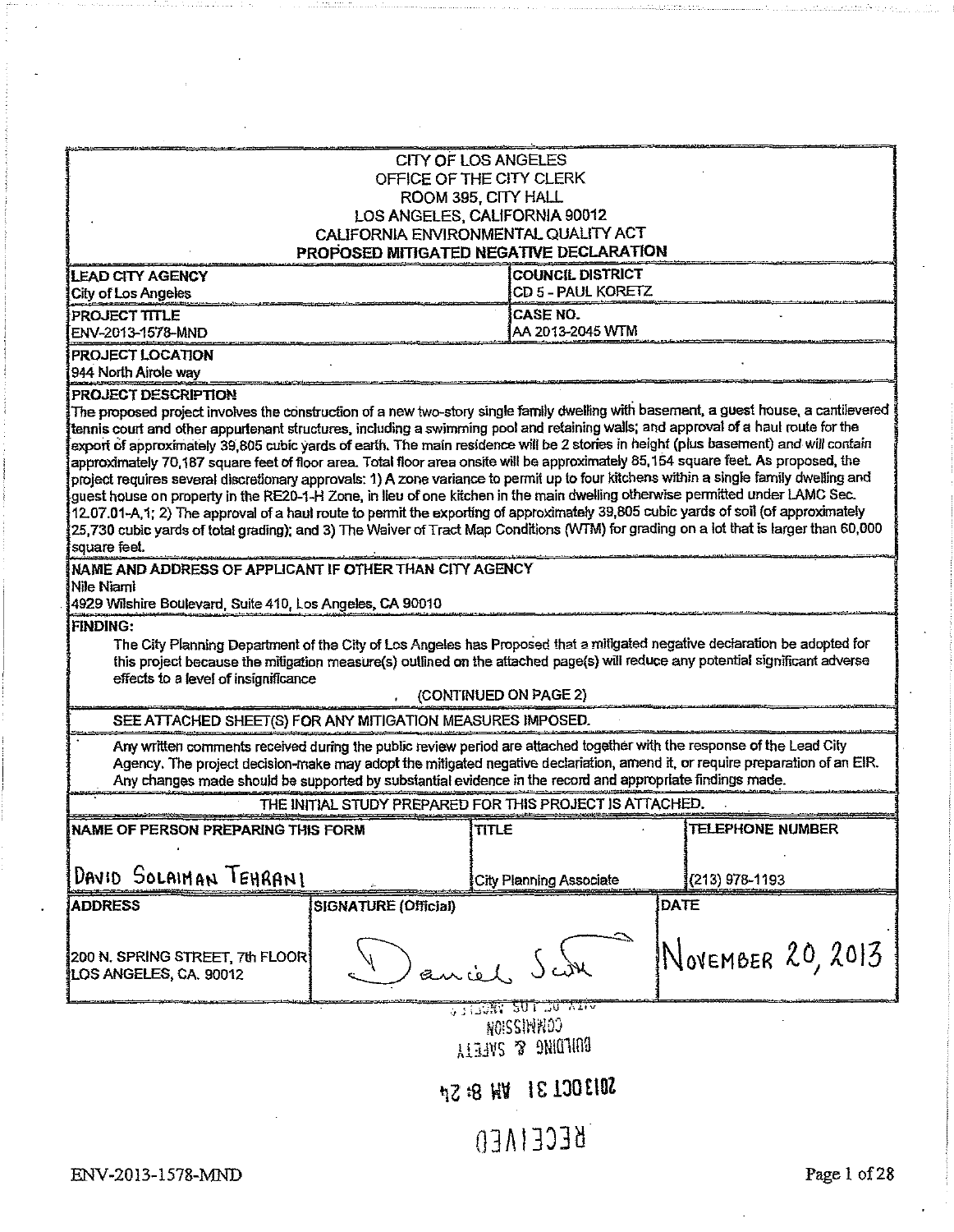#### MITIGATED NEGATIVE DECLARATION ENV-2013-1578-MND •

#### M0. Aesthetics(Landscape Plan)

- Environmental impacts to the character and aesthetics of the neighborhood may result from project implementation. However, the potential impactswill be mitigated to a less than significant level by the following measure:
- AH open areas not used for buildings, driveways, parking areas, recreationalfacilities orwalks shall be attractively landscaped and maintained in accordance with a landscape plan and an automatic Irrigation plan, prepared by a Landscape Practitioner (Sec. 12.40-D) and to the satisfaction of the decision maker.

#### 1-40. Aesthetics (Retaining Walls lessthan 8 feet in Height)

#### *9 .*

Retaining walls that can be viewed from the adjacent public right(s)-of-way shall incorporate one or more of the following to minimize their visibility: clinging vines, espaliered plants, or other vegetative screening; decorative masonry, or other varied and textured fagade; or utilize a combination of methods. The method of compliance with this measure shall be noted on any required landscape plan.

#### 1-90. Aesthetics (Vandalism)

- Environmental impacts may resultfrom project implementation due to graffiti and accumulation ofrubbish and debris along the wail(s) adjacent to public rights-ofway. However, this potential impact will be mitigated to a lessthan significant level by the following measures: '
- Every building, structure, or portion thereof, shall be maintained in a safe and sanitary condition and good repair, and free from, debris, rubbish, garbage, trash, overgrown vegetation or other similar material, pursuant to Municipal Code Section 91.8104.
- The exterior of all buildings and fences shall be free from graffiti when such graffiti is visible from a street or alley, pursuant to Municipal Code Section 91.8104.15.

#### 1-120. Aesthetics (Light)

- Environmental impacts to the adjacent residential properties may result due to excessive illumination on the project site. However, the potential impacts wiB be mitigated to a less than significant level by the following measure:
- Outdoorlighting shall be designed and installed with shielding, such that the light source cannot be seen from adjacent residential properties or the public right-of-way.

#### 1-130. Aesthetics (Glare)

- Environmental impacts to adjacent residential properties may result from glare from the proposed project However, the potential impacts will be mitigated to a less than significant level by the following measure: .
- The exterior of the proposed structure shall be constructed of materials such as, but not limited to, high-performance and/or non-reflective tinted glass (no mirror-like tints or films) and pre-cast concrete or fabricated wall surfaces to minimize glare and reflected heat. .

#### HI-10. Air Pollution (Demolition, Grading, and Construction Activities) •

- 
- Ail unpaved demolition and construction areas shall bewetted at least twice daily during excavation and construction, and temporary dust covers shall be used to reduce dust emissions and meet SCAQMD District Rule 403. Wetting could reduce fugitive dust by as much as 50 percent.
- The construction area shall be kept sufficiently dampened to control dust caused by grading and hauling, and at all times provide reasonable control of dust caused by wind.
- All clearing, earth moving, or excavation activities shall be discontinued during periods of high winds {i.e., greater than 15 mph), so as to prevent excessive amounts of dust.
- Ail dirt/soil loads shall be secured by trimming, watering or other appropriate means to prevent spillage and dust.
- All dirt/soil materials transported off-site shall be either sufficiently watered or securely covered to prevent excessive amount of dust
- General contractors shall maintain and operate construction equipment so asto minimize exhaust emissions.
- Trucks having no current hauling activity shall not idle but be turned off.

#### IV-10. Habitat Modification (Nesting Native Birds, Hillside or Rural Areas)

• The project will result In the removal of vegetation and disturbances to the ground and therefore may result in take of nesting native bird species. Migratory nongame native bird species are protected by international treaty under the Federal Migratory Bird Treaty Act (MBTA) of 1918 (50 C.F.R Section 10.13). Sections 3503, 3503.5 and 3513 of the California Fish and Game Code prohibit take of all birds and their active nests including raptors and othermigratory nongame birds (as listed underthe Federal MBTA). The following measures are as recommended by the California Department of Fish and Game: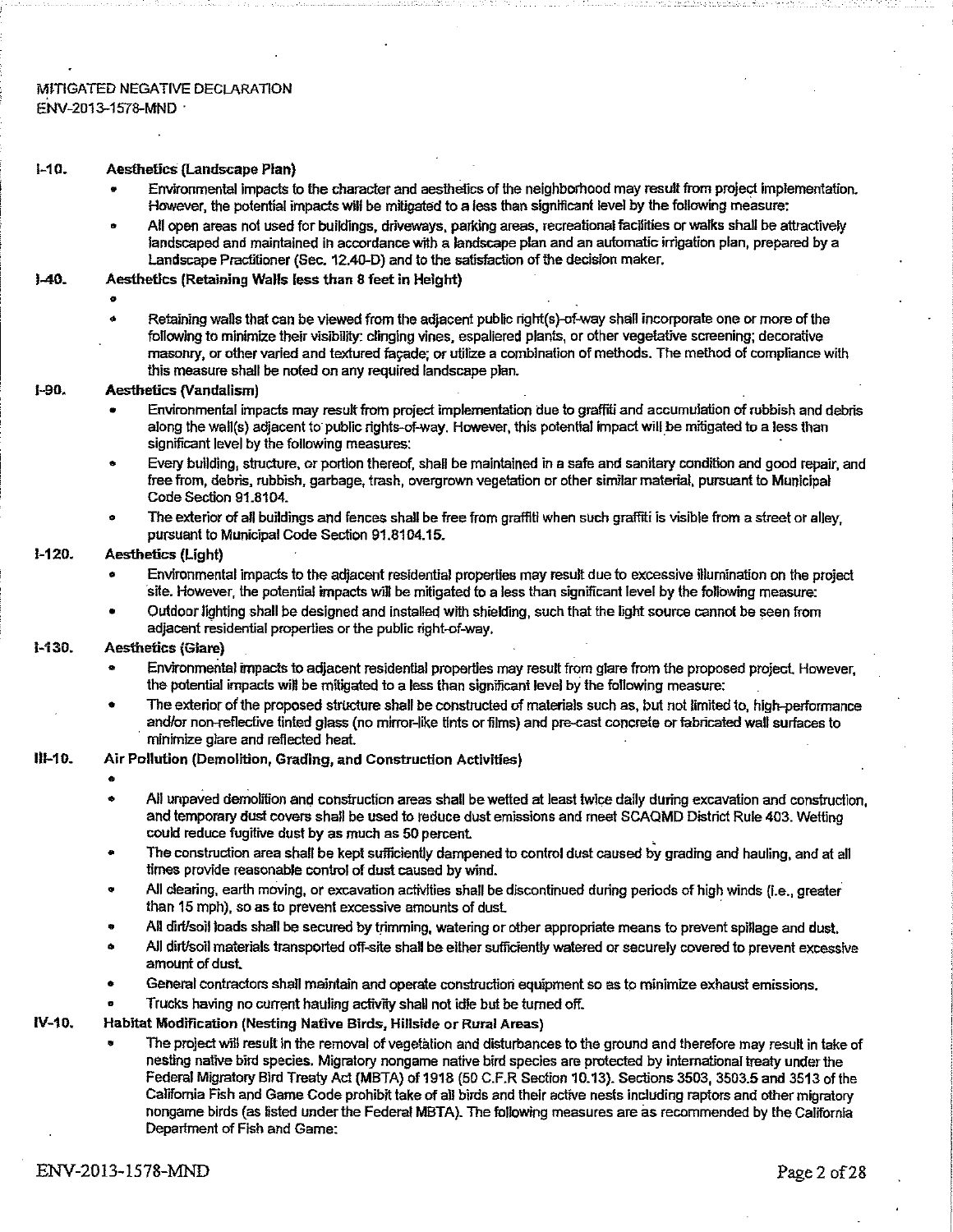#### MITIGATED NEGATIVE DECLARATION *BNV-201*3-1*578-MND*

- Proposed project activities (including disturbances to native and non-native vegetation, structures and substrates) should take place outside of the breeding bird season which generally runs from March 1- August 31 (as early as February 1 for raptors) to avoid take (including disturbances which would cause abandonment of active nests ' containing eggs and/or young). Take means to hunt, pursue, catch, capture, or kill, or attemptto hunt, pursue, catch, capture of kill (Fish and Game Code Section 86).
- If project activities cannot feasibly avoid the breeding bird season, beginning thirty days prior to the disturbance of suitable nesting habitat, the applicant shall:
- a. Arrange for weekly bird surveys to detect any protected native birds in the habitat to be removed and any other such habitat within 300 feet of the construction work area (within 500 feet for raptors) as access to adjacent areas allows. The surveys shall be conducted by a Qualified Biologist with experience in conducting breeding bird surveys. The surveys shall continue on a weekly basis with the last survey being conducted no more than 3 days prior to the initiation of clearance/construction work.
- b. If a protected native bird is found, the applicant shall delay all clearance/construction disturbance activities within 300 feet of suitable nesting habitat for the observed protected bird species (within 500 feet for suitable raptor nesting habitat) until August 31.
- \* c. Alternatively, the Qualified Biologist could continue the surveys in orderto locate any nests. If an active nest is located, clearing and construction within 300 feet of the nest (within 500 feet for raptor nests) or as determined by a qualified biological monitor, shall be postponed until the nest is vacated and juveniles have,fledged and when there is no evidence ofa second attempt at nesting. The buffer zone from the nestshall be established in the field with flagging and stakes. Construction personnel shall be instructed on the sensitivity of the area.
- d. The applicant shall record the results of the recommended protective measures described above to document compliance with applicable State and Federal laws pertaining to the protection of native birds. Such record shall be submitted and received into the case file for the associated discretionary action permitting the project.

#### fV-70. Tree Removal (Non-Protected Trees)

- Environmental impacts from project implementation may result due to the loss of significant trees on the site. However, the potential impacts will be mitigated to a less than significant level by the following measures:
- Prior to the issuance of any permit, a plot plan shall be prepared indicating the location, size, type, and general condition of all existing trees on the site and within the adjacent public right(s)-of-way.
- All significant (8-inch or greater trunk diameter, or cumulative trunk diameter if multi-trunked, as measured 54 inches above the ground) non-protected trees on the site proposed for removal shall be replaced.at a 1:1 ratio with a minimum 24-inch box tree. Net, new trees, located within the parkway ofthe adjacent public right(s)-of-way, may be counted toward replacement tree requirements.
- Removal or planting of any tree in the public right-of-way requires approval of the Board of Public Works. Contact Urban Forestry Division at: 213-847-3077. All trees in the public right-of-way shall be provided per the current standards of the Urban Forestry Division the Department of Public Works, Bureau of Street Services.

#### V-20. Cultural Resources (Archaeological)

- \* Environmental impacts may result from project implementation due to discovery of unrecorded archaeological resources. However, the potential impacts will be mitigated to a less than significant level by the following measures:
- if any archaeological materials are encountered during the course of project development, all further development activity shall halt and:
- » The services of an archaeologistshall then be secured by contacting the South Central Coastal Information Center (657-278-5395) located at California State University Fullerton, or a member ofthe Society of Professional Archaeologist (SOPA) or a SOPA-quairfied archaeologist, who shall assess the discovered materials) and prepare *a* survey, study or report evaluating the impact.
- The archaeologist's survey, study or report shall contain a recommendation(s), if necessary, for the preservation, conservation, or relocation of the resource.
- The applicant shall comply with the recommendations of the evaluating archaeologist, as contained in the survey, study or report.
- Project development activities may resume once copies of the archaeological survey, study or report are submitted to: SCC1C Department of Anthropology, McCarthy Hall 477, CSU Fullerton, 800 North State College Boulevard, Fullerton, CA 92834.
- Prior to the issuance of any building permit, the applicant shall submit a letter to the case file indicating what, if any, archaeological reports have been submitted, or a statement indicating that no material was discovered.

#### ENV-2013-1578-MND Page <sup>3</sup> of28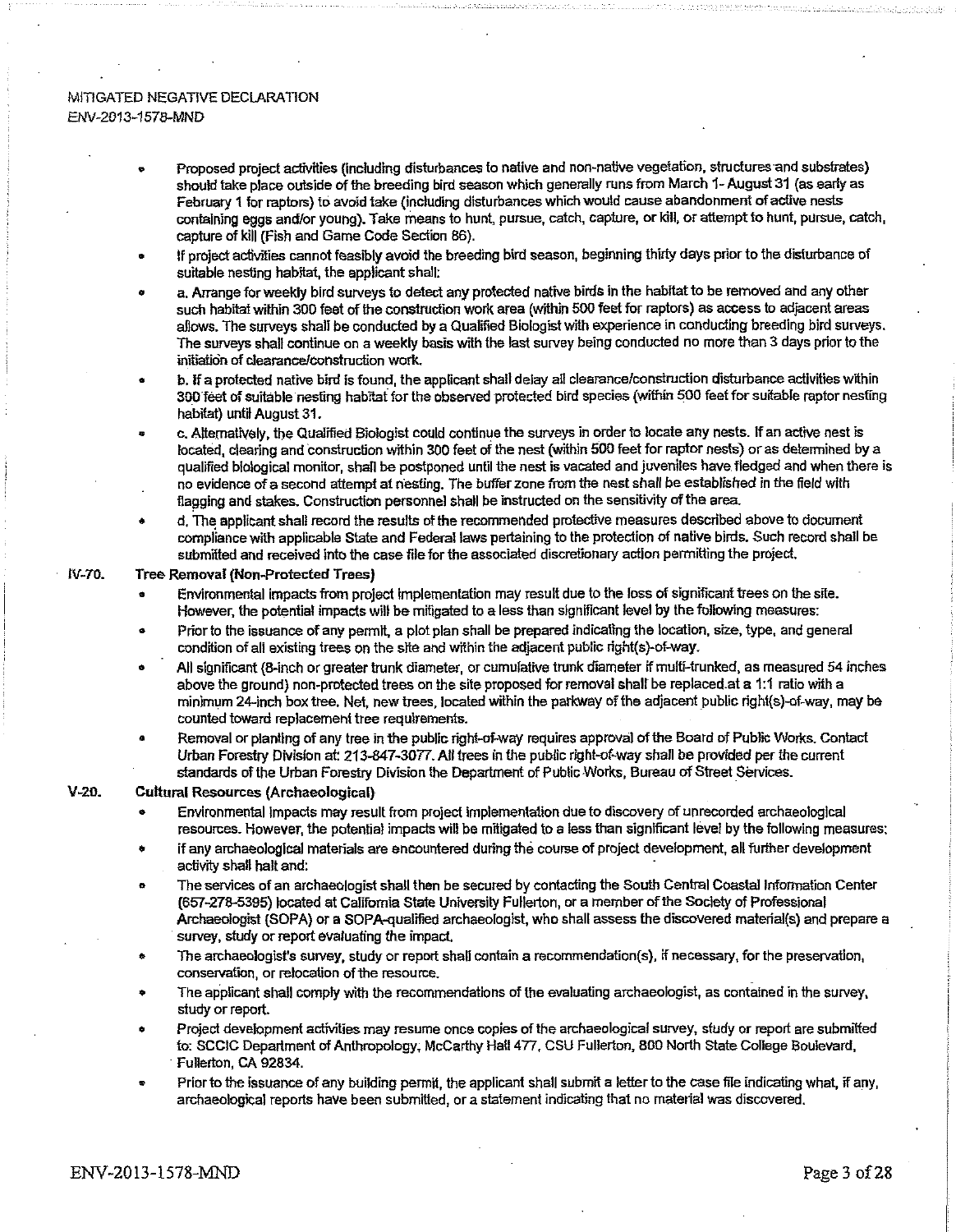#### MITIGATED NEGATIVE DECLARATION ENV-2013-1578-MND

A covenant and agreement binding the applicant to this condition shall be recorded prior to issuance of a grading permit

#### V-30. Cultural Resources (Paleontological)

- Environmental impacts may resultfrom project implementation due to discovery of unrecorded paleontological resources. However, the potential impacts will be mitigated to a less than significant level by the following measures:
- If any paleontological materials are encountered during the course of project development, all further development activities shall halt and:
- a. The services of a paleontologist shall then be secured by contacting the Center for Public Paleontology USC, UCLA, California State University Los Angeles, California State University Long Beach, or the Los Angeles County Natural History Museum - who shall assess the discovered material(s) and prepare a survey, study or report evaluating the impact.
- b. The paleontologist's survey, study or report shall contain a recommendaiion(s), if necessary, for the preservation, conservation, or relocation of the resource.
- c. The applicant shall comply with the recommendations ofthe evaluating paleontologist, as contained in the survey, study or report. .
- ® d. Project development activities may resume once copies of the paleontological survey, study or report are submitted to the Los Angeles County Natural History Museum.
- Prior to the issuance of any building permit, the applicant shall submit a letter to the case file indicating what, if any, paleontological reports have been submitted, or a statement indicating that no material was discovered.
- A covenant and agreement binding the applicant to this condition shall be recorded prior to issuance of a grading permit

#### V-40. Cultural Resources (Human Remains)

- Environmental impacts may result from project implementation due to discovery of unrecorded human remains.
- In the event that human remains are discovered during excavation activities, the following procedure shall be observed:
- a. Stop immediately and contact the County Coroner: 1104 N. Mission Road, Los Angeles, CA 90033. 323-343-0512 (S am. to 5 p.m. Monday through Friday) or 323-343-0714 (After Hours, Saturday, Sunday, and Holidays)
- b. The coroner hastwo working daysto examine human remains after being notified by the responsible person. If the remains are Native American, the Coroner has 24 hours to notify the Native American Heritage Commission.
- c. The Native American Heritage Commission will immediately notify the person it believes to be the most likely descendent of the deceased Native American.
- d. The most likely descendent has 48 hours to make recommendations to the owner, or representative, for the treatment or disposition, with proper dignity, of the human remains and grave goods.
- e. If toe descendent does not make recommendations within 48 hoursthe ownershall reinterthe remains in an area of the property secure from further disturbance, or;
- f. Ifthe owner does not accept the descendant's recommendations, the owner orthe descendent may request mediation by the Native American Heritage Commission.
- *Discuss and confer*meansthe meaningful and timely discussion careful consideration ofthe views of each party.

#### VI-10. Seismic

- Environmental impacts to the safety of future occupants may result due to the project's location in an area of . potential seismic activity. However, this potential impact will be mitigated to a less than significant level by the following measure:
- The design and construction ofthe project shall conform to the California Building Code seismic standards as approved by the Department of Building and Safety.

#### VI-20. Erosion/Grading/Short-Term Construction Impacts

- Short-term erosion impacts may result from the construction of the proposed project. However, these impacts can be mitigated to a less than significant level by the following measures:
- The applicant shall provide a staked signage at the site with a minimum of 3-inch lettering containing contact information for the Senior Street Use Inspector (Department of PublicWorks), the Senior Grading Inspector (LADBS) and the hauling or general contractor.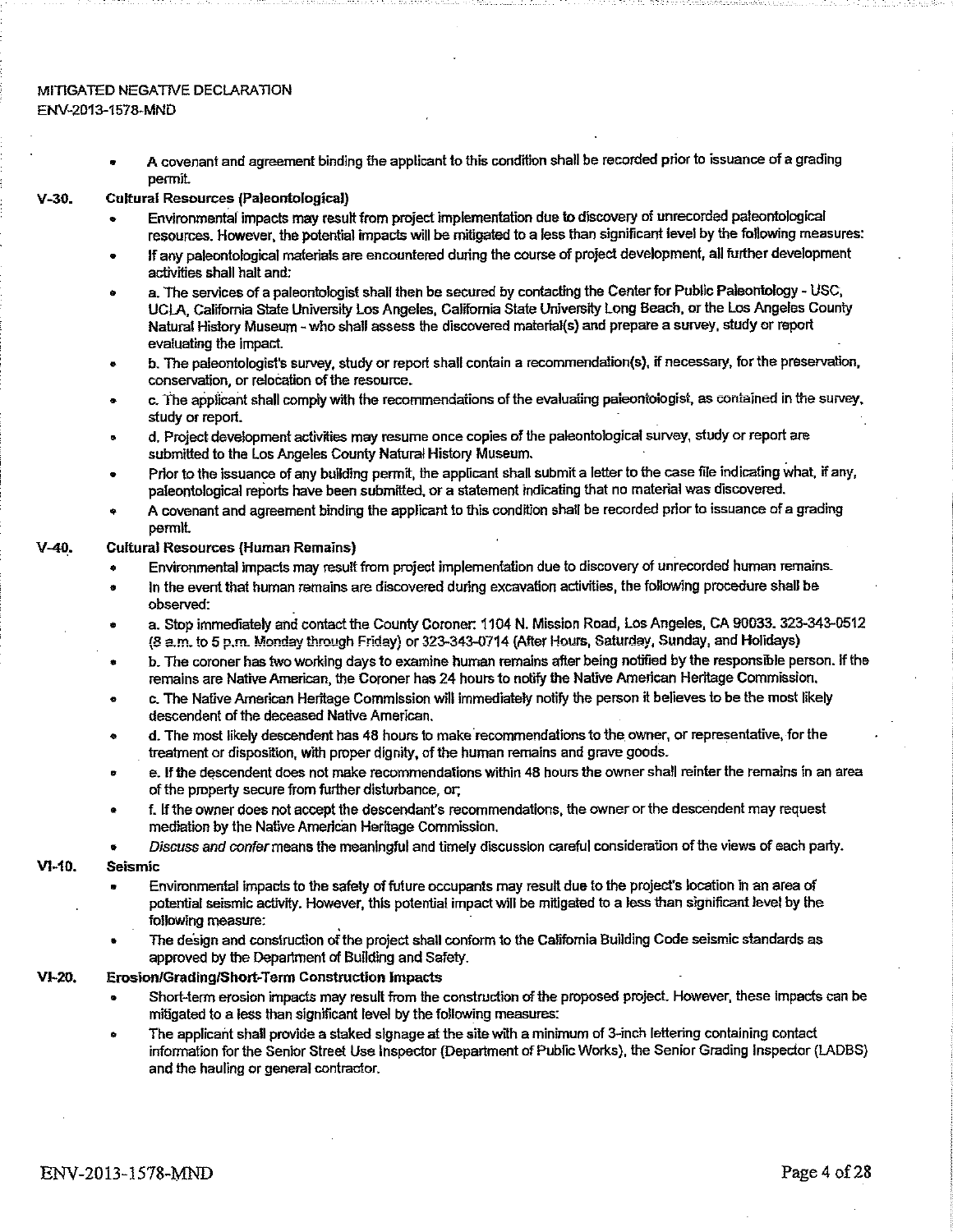#### ' MITIGATED NEGATIVE DECLARATION ENV-2D13-1578-MND

- Chapter IX, Division 70 of the Los Angeles Municipal Code addresses grading, excavations, and fills. All grading activities require grading permits from the Department of Building and Safety. Additional provisions are required for grading activities within Hillside areas. The application ofBMPs includes but is not limited to the following mitigation measures:
- a. Excavation and grading activities shall be scheduled during dry weather periods. If grading occurs during the rainy season (October 15 through April 1), diversion dikes shall be constructed to channel runoff around the site. Channels shall be lined with grass or roughened pavement to reduce runoff velocity.
- b. Stockpiles, excavated, and *exposed sof!* shall be *covered* with secured tarps, plastic sheeting, erosion control fabrics, or treated with a bio-degradable soil stabilizer.

#### VI-30. Erosion/Grading/Short-Term Construction Impacts (Hillside Grading Areas)

- Environmental impacts may result from the visual alteration of natural landforms due to grading. However, this impact will be mitigated to a less than significant level by the following measures:
- The grading plan shall conform with the City's Landform Grading Manual guidelines, subject to approval by the Advisory Agency and the Department of Building and Safety's Grading Division.
- Appropriate erosion control and drainage devices shall be provided to the satisfaction ofthe Building and Safety Department These measures include interceptor terraces, berms, vee-channels, arid inlet and outlet structures, as specified *by Section* 91.7013 of *the Building* Code, including planting last-growing annual and perennial grasses in areas where construction is not immediately planned.

#### VI-50. Geotechnical Report

•

- Prior to the issuance of grading or building permits, the applicant shall submit a geotechnical report, prepared by a registered civil engineer or certified engineering geologist, to the Department of Building and Safety, for review and approval. The geotechnical report shall assess potential consequences of any soil strength loss, estimation of settlement, lateral movement or reduction in foundation soil-bearing capacity, and discuss mitigation measures that may include building design consideration. Building design considerations shall include, but are not limited to: ground stabilization, selection of appropriate foundation type and depths, selection of appropriate structural systems to accommodate anticipated displacements or any combination of these measures.
- The project shall comply with the conditions contained within the Department of Building and Safety's Geology and Soils Report Approval Letter for the proposed project, and as it may be subsequently amended or modified.

#### **VII-10.** Green House Gas Emissions

- The project will result in impacts resulting in increased green house gas emissions. However, the impact can be reduced to a less than significant level though compliance with the following measure(s):
- Install a demand (tankless or instantaneous) water heater system sufficient to serve the anticipated needs of the dweiling(s).
- Only low- and non-VOC-contalnlng paints, sealants, adhesives, and solvents shall be utilized In the construction of the project.

#### 1X-20. Stormwater Pollution (Demolition, Grading, and Construction Activities)

 $\bullet$ 

- Sediment carries with it other work-site pollutants such as pesticides, cleaning solvents, cement wash, asphalt, and . carfluids that are toxic to sea life.
- Leaks, drips and spills shall be cleaned up immediately to prevent contaminated soil on paved surfaces that can be washed away into the storm drains.
- AH vehicle/equipment maintenance, repair, and washing shall be conducted away from storm drains. AH major repairs shall be conducted off-site. Drip pans or drop clothes shall be used to catch drips and spills.
- Pavement shall not be hosed down at material spills. Dry cleanup methods shall be used whenever possible.
- ® Dumpsters shall be covered and maintained. Uncovered dumpsters shall be placed under a roof or be covered with tarps or plastic sheeting.
- XU-20. increased Noise Levels (Demolition, Grading, and Construction Activities)
	-
- The project shall comply with the City of Los Angeles Noise Ordinance No. 144,331 and 161,574, and any subsequent ordinances, which prohibit the emission or creation of noise beyond certain levels at adjacent uses unless technically infeasible.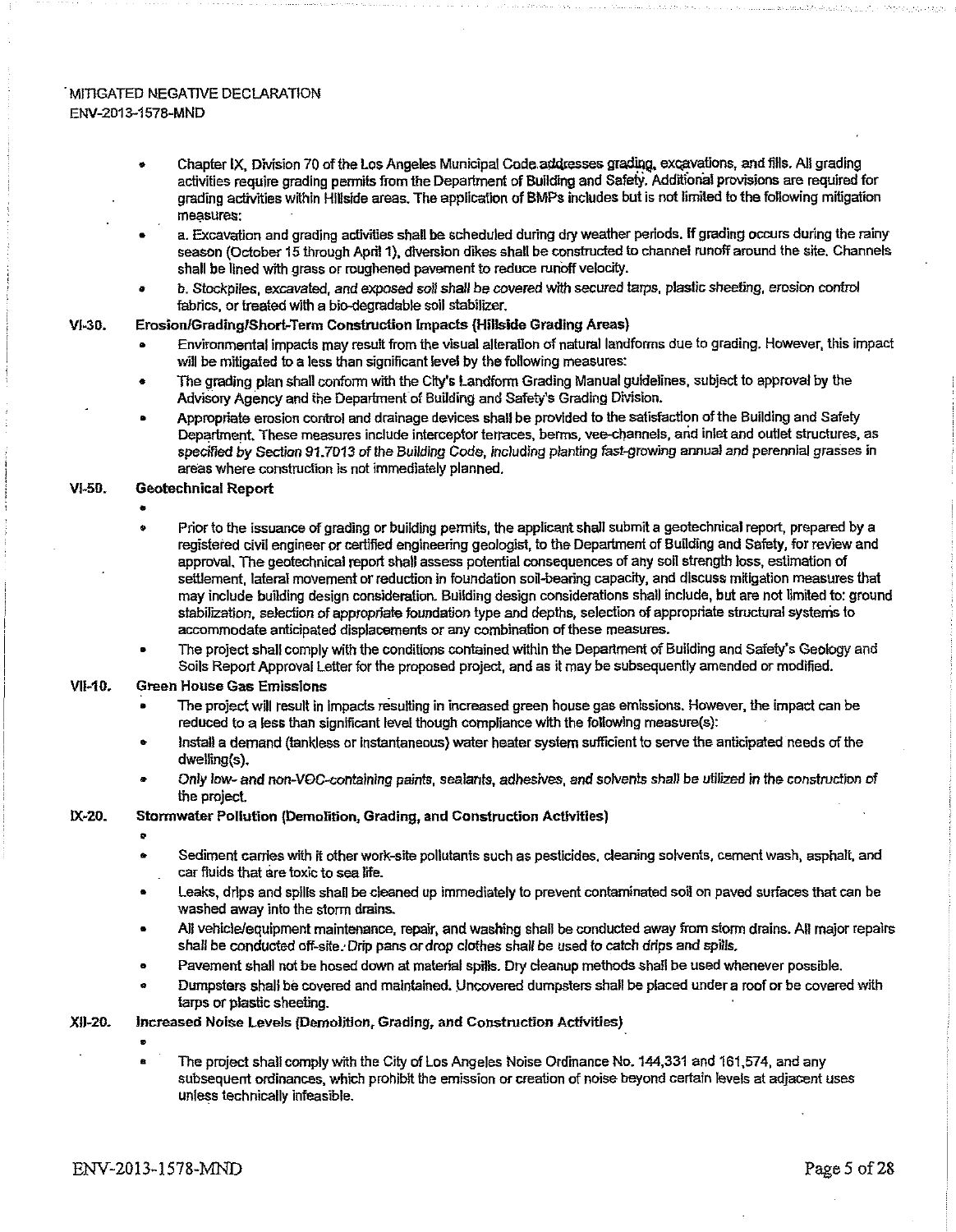#### mitigated negative declaration ENV-2013-1578-MND

- Construction and demolition shall be restricted to the hours of7:00 am to 6:00 pm Monday through Friday, and 8:00 am to 6:00 pm on Saturday.
- Demolition and construction activities shall be scheduled so asto avoid operating several pieces of equipment simultaneously, which causes high noise levels.
- The project contractor shall use power construction equipment with state-of-the-art noise shielding and muffling devices.

#### XVt-30. Transportation (Haul Route) •

- 
- The developer shall install appropriate traffic signs around the site to ensure pedestrian and vehicle safety.
- (Non-Hillside): Projects involving the import/export of 20,000 cubic yards ormore of dirtshall obtain haul route approval by the Department of Building and Safety.
- (Hillside and Subdivisions): Projects involving the importfexport of 1,000 cubic yards or more of dirtshall obtain haul route approval by the Department of Building and Safety.
- ® (Hillside Projects):
- AH haul route hours shall be limited to off-peak hours as determined by Board of Building and Safety Commissioners.
- The Department of Transportation shall recommend to the Building and Safety Commission Office the appropriate size of trucks allowed for hauling, best route of travel, the appropriate number of flag people.
- The Department of Building and Safety shall stagger haul trucks based upon a specific area's capacity, as determined by the Department of Transportation, and the amount of soil proposed to be hauled to minimize cumulative traffic and congestion impacts.
- *»* The applicant shall be limited to no more than two trucks at any given time within the site's staging area.

#### XVI-60. Inadequate Emergency Access (Hillside Streets - Construction Activities)

- 
- No parking shall be permitted on the street during Red Flag Days in compliance with the "Los Angeles Fire Department Red Flag No Parking" program.
- All demolition and construction materials shall be stored on-site and not within the public right-of-way during demolition, hauling, and construction operations. .

#### XVII-10. Utilities (Local Water Supplies - Landscaping)

- Environmental impacts may result from project implementation due to the cumulative increase in demand on the City's water supplies. However, this potential impact will be mitigated to a less than significant level by the following  $\cdot$ measures:
- The project shall complywith Ordinance No. 170,978 {Water Management Ordinance), which imposes numerous water conservation measures in landscape, installation, and maintenance (e.g, use drip irrigation and soak hoses in lieu of sprinklers to lower the amount of water lost to evaporation and overspray, set automatic sprinkler systems to irrigate during the early morning or evening hours to minimize water loss due to evaporation, and water less in the cooler months and during the rainy season).
- In addition to the requirements of the Landscape Ordinance, the landscape plan shall incorporate the following:
- Weather-based irrigation controller with rain shutoff
- Matched precipitation (flow) rates for sprinkler heads
- Drip/microspray/subsurface irrigation where appropriate
- Minimum Irrigation system distribution uniformity of75 percent
- Proper hydro-zoning, turf minimization and use of native/drought tolerant plan materials
- Use of landscape contouring to minimize precipitation runoff
- A separate water meter (or submeter), flow sensor, and master valve shutoff shall be installed for existing and expanded irrigated landscape areas totaling 5,000 sf, and greater.

#### XVII-20. Utilities (Local WaterSupplies - AH New Construction)

- Environmental impacts may result from project implementation due to the cumulative increase in demand on the . City's watersupplies. However, this potential impact will be mitigated to a less than significant level by the following measures:
- If conditions dictate, the Department of Water and Power may postpone new water connections for this project until water supply capacity is adequate.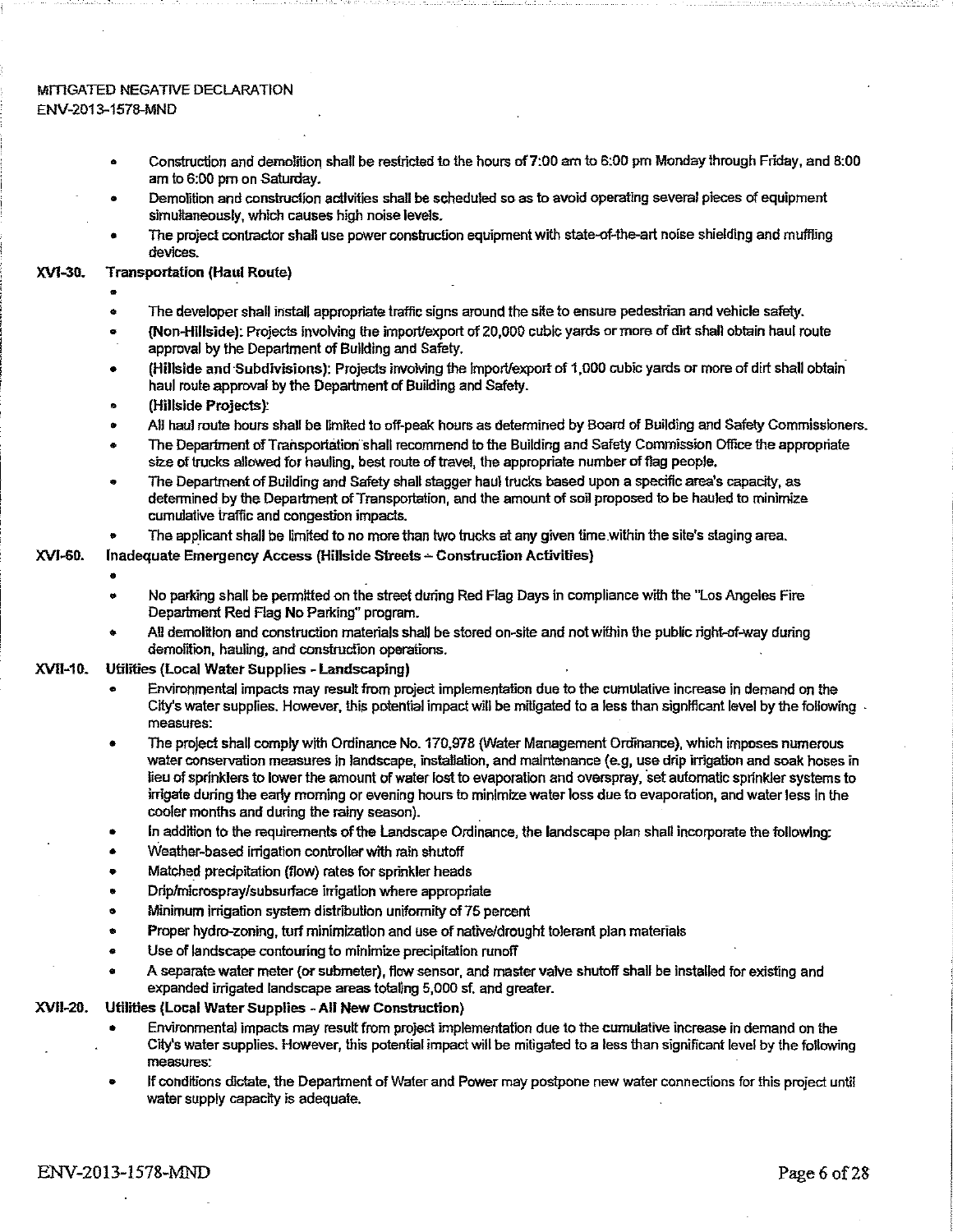#### MITIGATED NEGATIVE DECLARATION ENV-2013-1578-MND

- Install high-efficiency toilets (maximum 1.28 gpf), including dual-flush water closets, and high-efficiency urinais (maximum 0.5 gpf), including no-flush orwaterless urinals, in ail restrooms as appropriate.
- install restroom faucets with a maximum flow rate of 1.5 gallons per minute.
- A separate water meter(orsubmeter), flow sensor, and mastervalve shutoffshall be installed for all landscape irrigation uses.
- Single-pass cooling equipment shall be strictly prohibited from use. Prohibition of such equipment shall be indicated on the building plans and incorporated into tenant lease agreements. (Single-pass cooling refersto the use of potable water to extract heat from process equipment, e.g. vacuum pump, ice machines, by passing the water through equipment and discharging the heated water to the sanitary wastewater system.)

#### XVII-90. Utilities (Solid Waste Recycling) •

- Environmental impacts may result from project implementation due to the creation of additional solid waste. However, this potential impactwill be mitigated to a less than significant level by the following measure:
- (Operational) Recycling bins shall be provided at appropriate locations to promote recycling of paper, metal, glass, and other recyclable material. These bins shall be emptied and recycled accordingly as a part ofthe project's regular solid waste disposal program.
- (Construction/Demolition) Prior to the issuance of any demolition or construction permit, the applicant shall provide a copy of the receipt or contract from a waste disposal company providing services to the project, specifying recycled waste service(s), to the satisfaction of the Department of Building and Safety. The demolition and construction contractor(s) shall only contract for wastedisposal services with a company that recycles demofition and/or construction-related wastes.
- (Construction/Demolition) To facilitate on-site separation and recycling of demolition- and construction-related wastes, the contractor(s) shall provide temporary waste separation bins on-site during demolition and construction. These bins shall be emptied and the contents recycled accordingly as a part of the project's regular solid waste disposal program.

#### XVU-100. Utilities (Solid Waste Disposal)

- e
	- All waste shall be disposed of properly. Use appropriately labeled recycling bins to recycle demolition and .' construction materials including: solvents, water-based paints, vehicle fluids, broken asphalt and concrete, bricks, metals, wood, and vegetation. Non recyclable materials/wastes shall be taken to an appropriate landfill. Toxic wastes must be discarded at a licensed regulated disposal site.

#### XVIII-1Q. Cumulative impacts

There may be environmental impacts which are individually limited, but significant when viewed in connection with the effects of past projects, other current projects, and probable future projects. However, these cumulative impacts will be mitigated to a less than significant level though compliance with the above mitigation measures,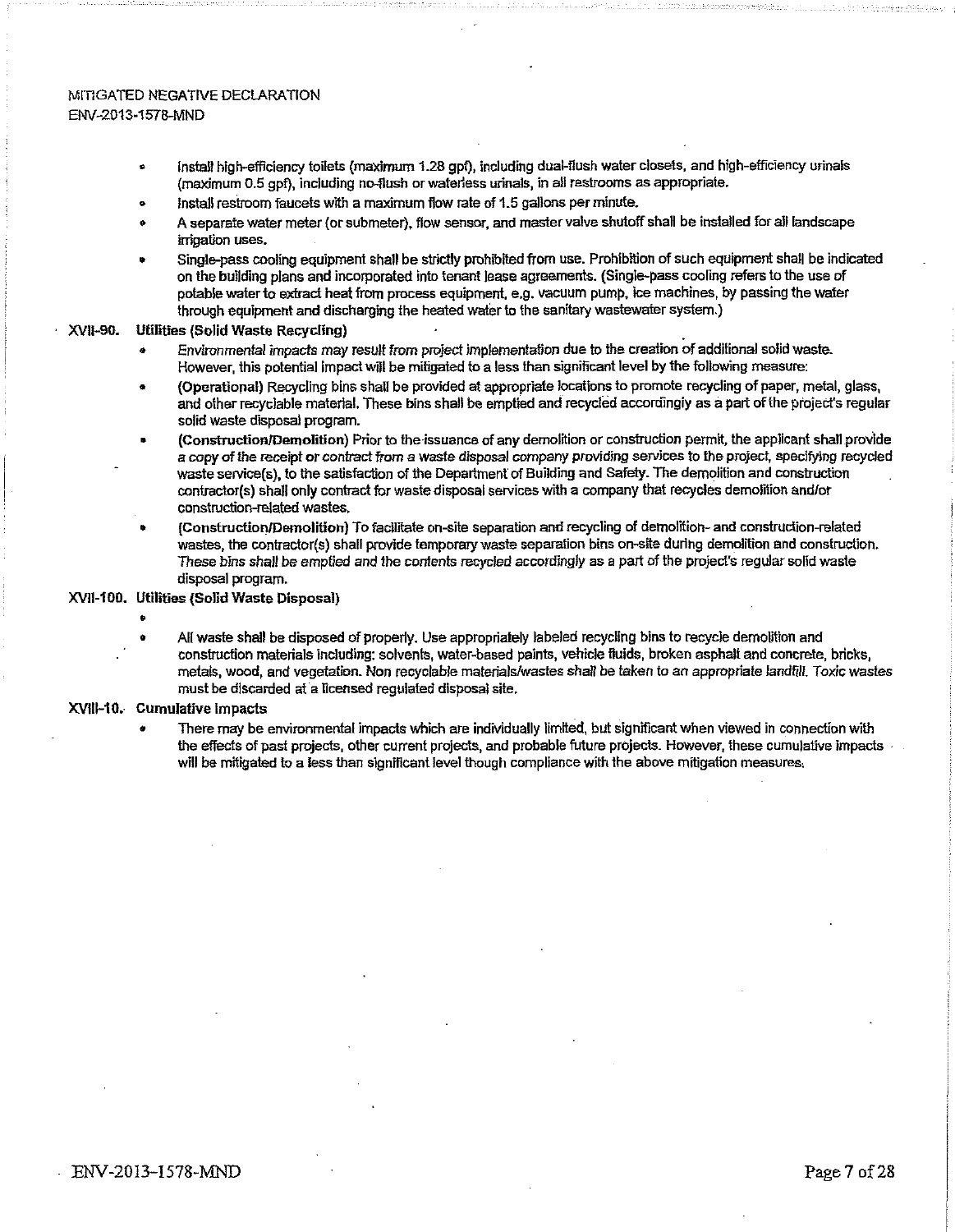# **CITY OF LOS ANGELES**

#### OFFICE OF THE CITY CLERK ROOM 395, CITY HALL LOS ANGELES, CALIFORNIA 90012 CALIFORNIA ENVIRONMENTAL QUAUTY ACT

# **INITIAL STUDY**

# **and CHECKLIST**

(CEQA Guidelines Section 15053) LEAD CITY AGENCY: **COUNCIL DISTRICT:** [DATE: [DATE: [DATE: ]<br>City of Los Angeles [CD 5 - PAUL KORETZ ] 10/23/2013 City of Los Angeles LEAD CITY AGENCY:<br>
City of Los Angeles<br>
RESPONSIBLE AGENCIES: Department of City Planning<br>
RESPONSIBLE AGENCIES: Department of City Planning<br>
ENVIRONMENTAL CASE:<br>
RELATED CASES: ENVIRONMENTAL CASE:<br>ENV-2013-1578-MND<br>AA 2013-2045 WTM ENV-2013-1578-MND **PREVIOUS ACTIONS CASE NO.:**  $\Box$  Does have significant changes from previous actions. Does NOT have significant changes from previous actions PROJECT DESCRIPTION: DEMOLISH (E) 2 STORY SFD AND CONSTRUCT NEW 2 STORY SFD ENV PROJECT DESCRIPTION: The proposed project involves the construction of a new two-story single family dwelling with basement, a guest house, a cantilevered tennis court and other appurtenant structures, including a swimming pool and retaining wails; and approval of a haul route for the export of approximately 39,805 cubic yards of earth. The main residence will be 2 stories in height (plus basement) and will contain approximately 70,187 square feet offloor area. Total floor area onsite will be approximately 85,154 square feet. As proposed, the project requires several discretionary approvals: 1) A zone variance to permit up to four kitchens within a single family dwelling and guest house on property in the RE20-1-H Zone, in lieu of one kitchen in the main dwelling otherwise permitted under LAMC Sec. 12.07.01-A.1; 2) The approval of a haul route to permit the exporting of approximately 39,805 cubic yards ofsoil (of approximately 25,730 cubic yards oftotal grading); and 3) TheWaiver ofTract Map Conditions (WTM) for grading on a ioi that isiargerihan 60,000 square feet.

#### ENVIRONMENTAL SETTINGS:

The subject property is located in the Bel Air—Beverly Crest Community and is zoned RE20-1-H. it contains approximately 167,200 square feet of lot area (3.84 acres). The property comprises four parcels, with an address range from 935 to 999 Stradella Road and 942-944 Airole Way. The site has an irregular shape, measuring approximately 375 feet in width at its widest point and approximately 800feet in length from south to north.

The site sits atop a hill overlooking adjacent properties with descending elevations in all directions. Those properties comprise estate-size dwellings on very large tots in the RE2Q-1-H and RE40-1-H Zones.

The subject property is presently primarily developed with a single-family dwelling containing approximately 10,964 square feet offloor area according to the LosAngeles County Assessor, and with a second singie-family dwelling containing approximately 1779 square feet of floor area. Both buildings are to be demolished.

The subject property was subdivided many decades ago (the existing main dwelling was constructed 44 years ago in 1969, according to the records of the Los Angeles County Assessor). Thus, the entire development has been previously graded and improved with singie family dwellings and appurtenant structures, and with landscaping in the areas planned for the newimprovements.

Airole Way is a substandard hillside limited streetwith a right ofwaywidth of 30 feet and roadway width of 20 feet, and Stradelta Road is a substandard hillside limited street with a right Of way width of 40 feet and a roadway width of <sup>26</sup> feet.

| <u> An an Aire ann an Aonaich ann an Aonaich ann an am an an an Aonaich ann an Aonaich ann an am an an an Aonaich</u> |                                                    |                  |
|-----------------------------------------------------------------------------------------------------------------------|----------------------------------------------------|------------------|
| <b>PROJECT LOCATION:</b>                                                                                              |                                                    |                  |
| 1944 North Airole wav                                                                                                 |                                                    |                  |
| COMMUNITY PLAN AREA:                                                                                                  | IAREA PLANNING COMMISSION: ICERTIFIED NEIGHBORHOOD |                  |
| <b>IBEL AIR - BEVERLY CREST</b>                                                                                       | <b>IVEST LOS ANGELES</b>                           | <b>ICOUNCIL:</b> |

BEL AiR - BEVERLY CREST STATUS:

BEL AIR - BEVERLY CREST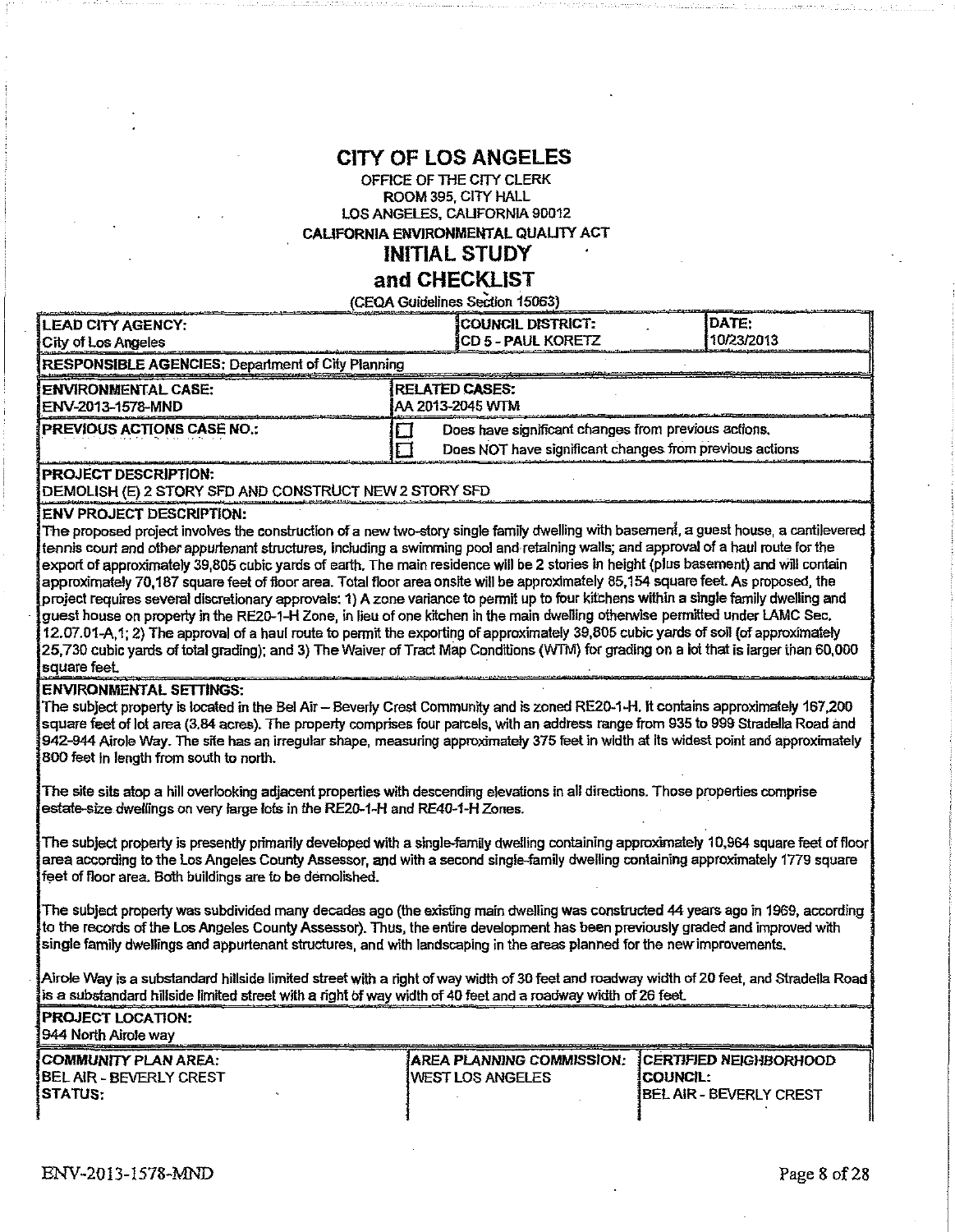| كودة<br>Does Conform to Plan<br>Does NOT Conform to Plan |                                                                                                                              |                           |
|----------------------------------------------------------|------------------------------------------------------------------------------------------------------------------------------|---------------------------|
| <b>IEXISTING ZONING:</b><br>IRE20-1-H                    | IMAX. DENSITY/INTENSITY<br>ALLOWED BY ZONING:<br>1 dwelling unit per 20,000 square<br>lfeet of lot area                      |                           |
| IGENERAL PLAN LAND USE:<br>IVERY LOW I RESIDENTIAL       | IMAX. DENSITY/INTENSITY<br>ALLOWED BY PLAN<br><b>IDESIGNATION:</b><br>1 dwelling unit per 20,000 square<br>ifeet of lot area | LA River Adjacent:<br>INO |
|                                                          | IPROPOSED PROJECT DENSITY:<br>1 dwelling unit per 167,186 square<br>ffeet of lot area                                        |                           |

 $\bar{z}$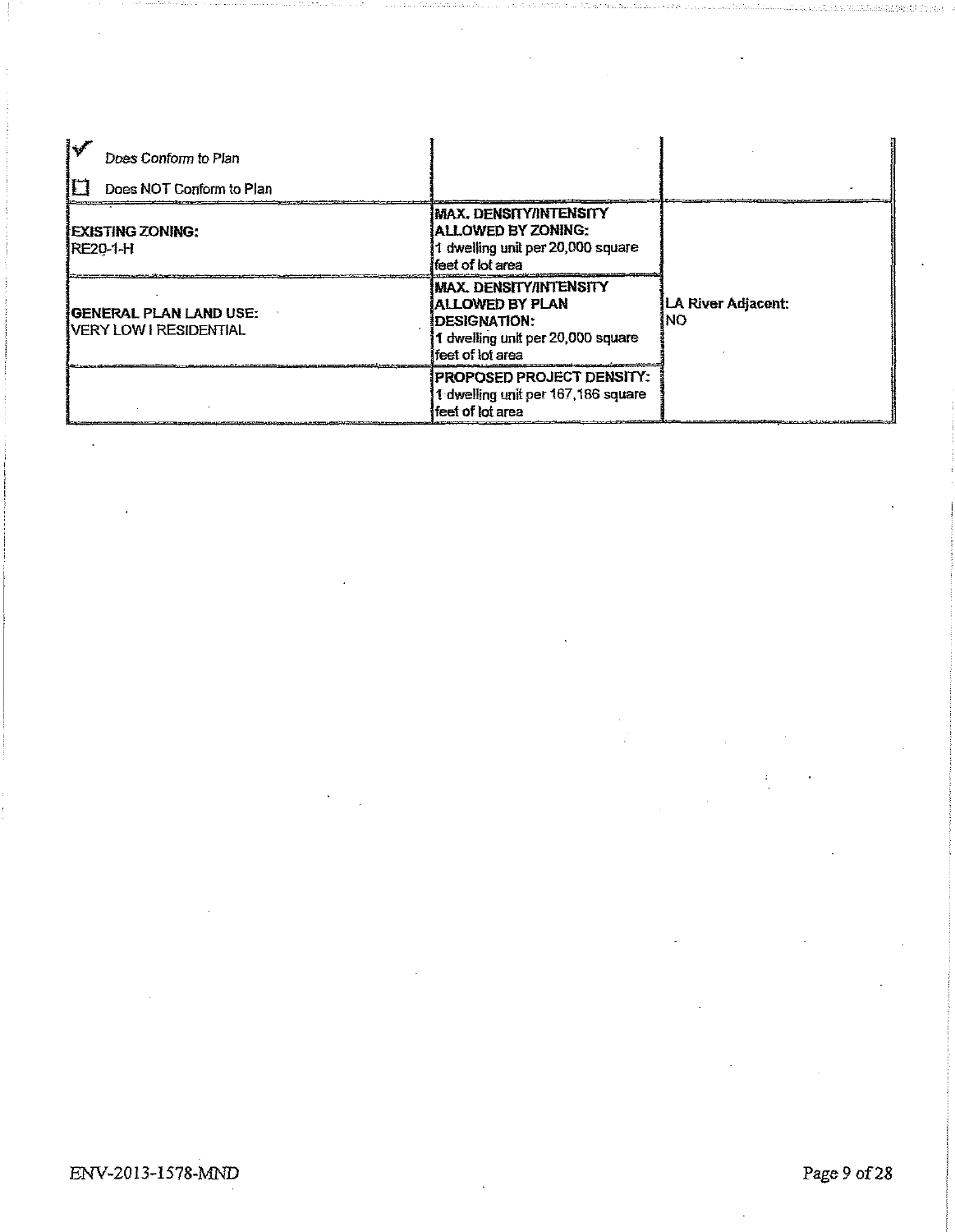# Determination (To Be Completed By Lead Agency)

On the basis of this initial evaluation:

 $\boldsymbol{\Pi}$ 

Cl I find that the proposed project COULD NOT have a significant effect on the environment, and a NEGATIVE DECLARATION will be prepared.

*yT* l find that although the proposed project could have a significant effect on the environment, there wifi not be a significant effect in this case because revisions on file project have been made by or agreed to by the project proponent A MITIGATED NEGATIVE DECLARATION will be prepared.

FI . <sup>I</sup> find the proposed project MAY have a significant effect on the environment, and an ENVIRONMENTAL IMPACT REPORT is required.

<sup>I</sup> find the proposed project MAY have a ''potentially significant impact" or "potentially significant unless mitigated" impact on the environment, but at least one effect 1) has been adequately analyzed In an earlier document pursuant to applicable legal standards, and 2) has been addressed by mitigation measures based on earlier analysis as described on attached sheets. An ENVIRONMENTAL IMPACT REPORT is required, but it must analyze only the effects that remain to be addressed.

#### I find that although the proposed project could have a significant effect on the environment, because all potentially F٦ significant effects (a) have been analyzed adequately in an earlier EIR or NEGATIVE DECLARATION pursuant to applicable standards, and (b) have been avoided or mitigated pursuant to that earlier EIR or NEGATIVE DECLARATION, including revisions or mitigation measures that are imposed upon the proposed project, nothing further is required.

| N. Salamin Bhai | <b>City Planning Associate</b> | $(213)$ 978-1193 |
|-----------------|--------------------------------|------------------|
| Signature       | Tille                          | Phone            |

### Evaluation Of Environmental impacts:

- 1. A brief explanation is required for all answers except ''No Impact" answers that are adequately supported by the information sources a lead agency cites in the parentheses following each question. A "No Impact" answer is adequately supported if the referenced information sources show that the impact simply does not apply to projects like the one involved (e.g., the project falls outside a fault rupture zone). A 'No Impact" answershould be explained where it is based on project-specific factors as well as general standards (e.g., the project will not expose sensitive receptors to pollutants based on a project-specific screening analysis).
- 2. All answers must take account of the whole action involved, including off-site as well as on-site, cumulative as well as project-level, indirect as well as direct, and construction as well as. operational impacts.
- 3. Once the lead agency has determined that a particular physical impact may occur, then the checklist answers must indicate whether the impact is potentially significant, less that significant with mitigation, or less than significant. "Potentially Significant Impact" is appropriate *if*there is substantial evidence that an effect may be significant If there are one or more "Potentially Significant Impact" entries when the determination is made, an EIR is required.
- 4. "Negative Declaration: Less Than Significant With Mitigation Incorporated" applies where the incorporation of a mitigation measure has reduced an effect from "Potentially Significant Impact" to "Less Than Significant Impact." The lead agency must describe the mitigation measures, and briefly explain how they reduce the effect to a less than significant level (mitigation measures from "Earlier Analyses," as described in (5) below, may be cross-referenced).
- 5. Earlier analyses may be used where, pursuant to the tiering, program EIR, or other CEQA process, an effect has been adequately analyzed in an earlier EIR, or negative declaration. Section 15063 (c)(3)(D). In this case, a brief discussion should identify the following:
	- a. Earlier Analysis Used. Identify and state where they are available for review.
	- b. Impacts Adequately Addressed, Identify which effects from the above checklist were within the scope of and adequately analyzed in an earlier document pursuant to applicable legal standards, and state whether such effects were addressed by mitigation measures based on the earlier analysts.
	- c. Mitigation Measures. For effects that are "Less than Significant with Mitigation Measures Incorporated," describe the mitigation measures which were incorporated or refined from the eariier document and the extent to which they address site-specific conditions for the project.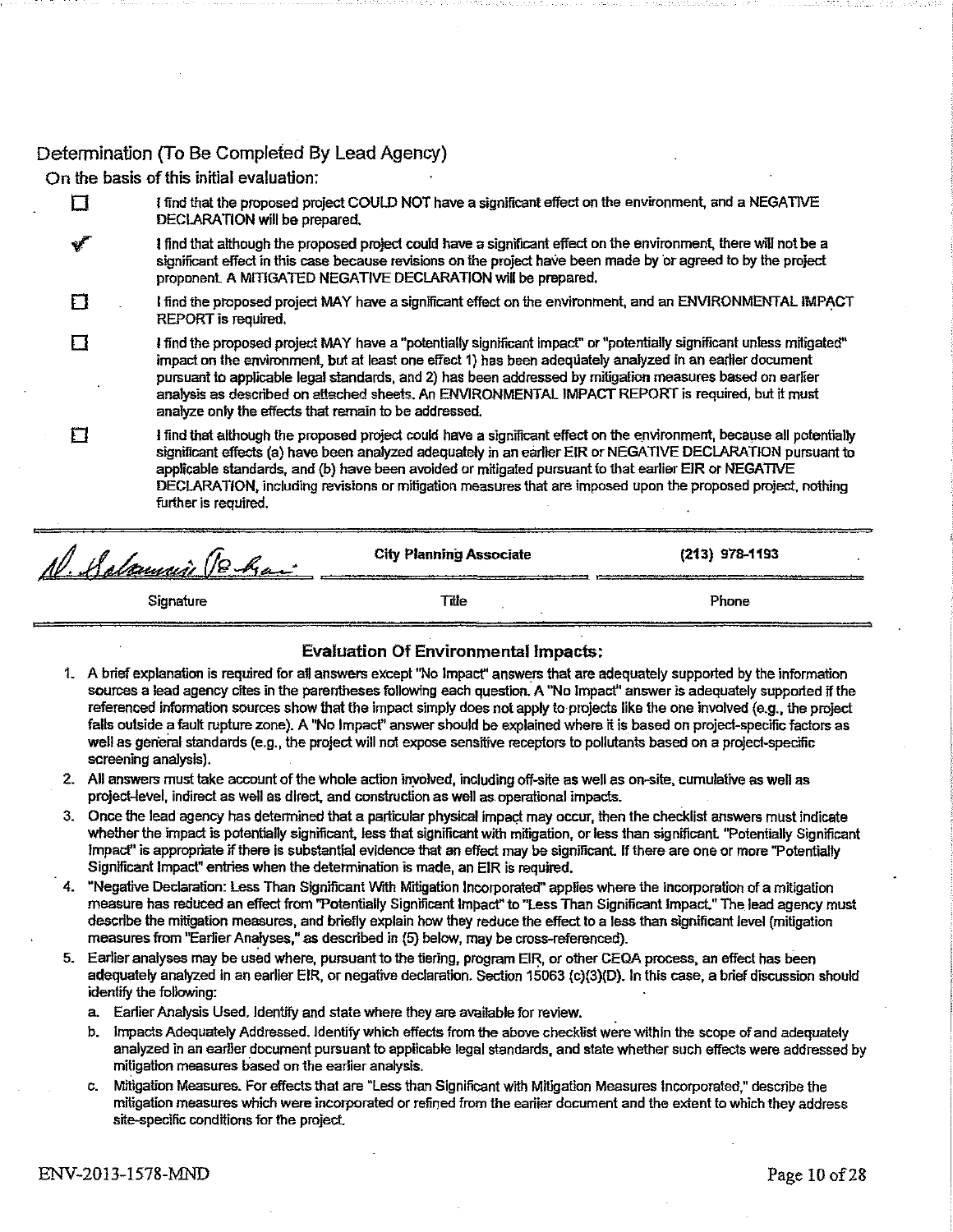- 6. Lead agencies are encouraged to incorporate into the checklist references to information sources for potential impacts (e.g., general plans, zoning ordinances). Reference to a previously prepared or outside documentshould, where appropriate, include a reference to the page or pages where die statement is substantiated.
- *7.* Supporting Information Sources: A sources list should be attached, and othersources used or individuals contacted should be cited in the discussion.
- 8. This is only a suggested form, and lead agencies are free to use different formats; however, lead agenciesshould normally address the questions from this checklist that are relevant to a project's environmental effects in whatever format is selected.
- 9. The explanation of each issue should identify:
	- a. The significance criteria or threshold, if any, used to evaluate each question; and
	- b. The mitigation measure identified, if any, to reduce the impact to less than significance.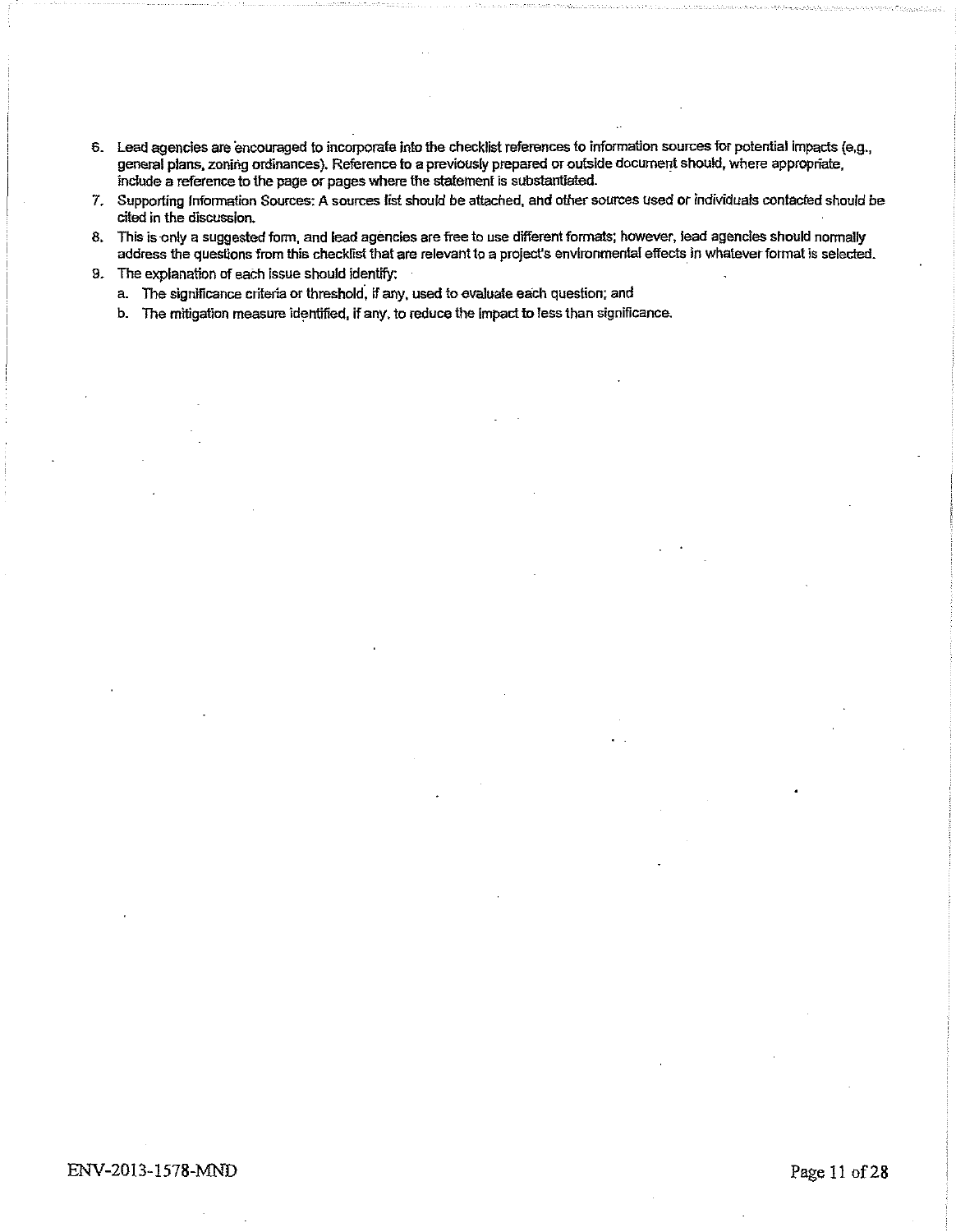# **Environmental Factors Potentially Affected;**

The environmental factors checked belowwould be potentially affected by this project, Involving at least one impact that is a "Potentially Significant Impact" as indicated by the checklist on the following pages. •

| POPULATION AND HOUSING<br><b>GREEN HOUSE GAS EMISSIONS</b><br><b>AESTHETICS</b><br><b>PUBLIC SERVICES</b><br><b>HAZARDS AND HAZARDOUS</b><br><b>AGRICULTURE AND FOREST</b><br><b>MATERIALS</b><br><b>RESOURCES</b><br><b>RECREATION</b><br><b>HYDROLOGY AND WATER</b><br><b>AIR QUALITY</b><br><b>TRANSPORTATION/TRAFFIC</b><br><b>QUALITY</b><br><b>BIOLOGICAL RESOURCES</b><br>UTILITIES AND SERVICE SYSTEMS<br><b>LAND USE AND PLANNING</b><br><b>CULTURAL RESOURCES</b><br><b>MANDATORY FINDINGS OF</b><br><b>MINERAL RESOURCES</b><br><b>SIGNIFICANCE</b><br><b>GEOLOGY AND SOILS</b><br><b>NOISE</b> |
|------------------------------------------------------------------------------------------------------------------------------------------------------------------------------------------------------------------------------------------------------------------------------------------------------------------------------------------------------------------------------------------------------------------------------------------------------------------------------------------------------------------------------------------------------------------------------------------------------------|
|------------------------------------------------------------------------------------------------------------------------------------------------------------------------------------------------------------------------------------------------------------------------------------------------------------------------------------------------------------------------------------------------------------------------------------------------------------------------------------------------------------------------------------------------------------------------------------------------------------|

| <b>INITIAL STUDY CHECKLIST</b> (To be completed by the Lead City Agency) |                      |  |  |  |
|--------------------------------------------------------------------------|----------------------|--|--|--|
| Background                                                               |                      |  |  |  |
| <b>IPROPONENT NAME:</b>                                                  | <b>PHONE NUMBER:</b> |  |  |  |
| <b>INile Niami</b>                                                       | $() -$               |  |  |  |
| <b>APPLICANT ADDRESS:</b>                                                |                      |  |  |  |
| [4929 Wilshire Boulevard, Suite 410, Los Angeles, CA 90010               |                      |  |  |  |
| AGENCY REQUIRING CHECKLIST:                                              | DATE SUBMITTED:      |  |  |  |
| Department of City Planning                                              | 05/30/2013           |  |  |  |
| PROPOSAL NAME (if Applicable):                                           |                      |  |  |  |